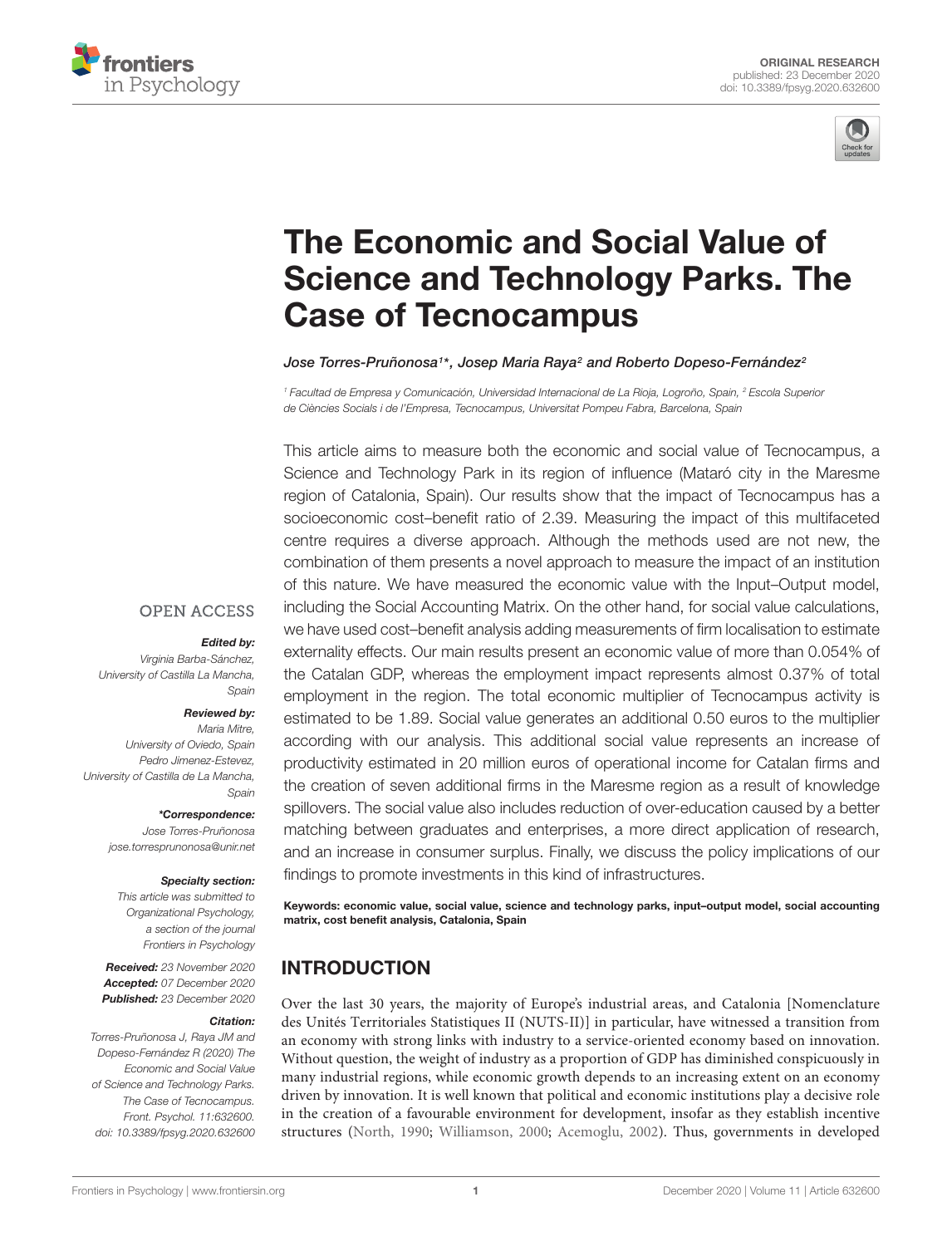countries strive to promote innovative and entrepreneurial activity [\(Kuratko,](#page-14-1) [2005;](#page-14-1) [Baumol and Strom,](#page-13-1) [2007;](#page-13-1) [Acs et al.,](#page-13-2) [2011;](#page-13-2) [Estrin et al.,](#page-13-3) [2013\)](#page-13-3). In particular, the European Commission regards innovation as a policy that favours quality employment [\(European Commission,](#page-13-4) [2009,](#page-13-4) [2013\)](#page-13-5) in this context. The practical implementation of this strategy has led to the development of numerous public initiatives: incubators, accelerators, investor networks, active networking spaces, technology transfer centres, spin-off facilities, and Science Technology Parks (STPs). STPs [\(Hobbs et al.,](#page-14-2) [2017\)](#page-14-2) are initiatives commonly implemented by public authorities or universities to create a space for activities based on innovation, under optimal conditions in terms of premises and facilities for R&D, knowledge transfer, and entrepreneurship. The aim of these initiatives is to aid in the transition of so-called industrial districts to so-called innovation clusters. Indeed, the combination of a high degree of industrial clustering, typical of traditionally industrial areas, with a hub based on a high degree of innovation appears to be a factor that facilitates the transition towards an economy based on innovation [\(APTE,](#page-13-6) [2007\)](#page-13-6).

Among these initiatives designed to promote innovative activities, we would highlight the promotion and development of a specific STP in Spain. This is the case with Tecnocampus Mataró-Maresme Science Park (hereinafter, Tecnocampus), a non-profit foundation linked to the public university system by an affiliation agreement, a special type of relationship that grants autonomy to create a unique project under the tutelage of the university system.

In this regard, Tecnocampus is affiliated to Pompeu Fabra University, one of the most prestigious universities in Spain. As a matter of fact, Pompeu Fabra University is ranked as the first Spanish university according to the [Times Higher Education](#page-15-1) [World University Ranking](#page-15-1) [\(2020\)](#page-15-1), the [Times Higher Education](#page-15-2) [Young University Ranking](#page-15-2) [\(2020\)](#page-15-2), the [Ranking,](#page-14-3) [2019](#page-14-3) of research in Spanish public Universities [\(Buela-Casal et al.,](#page-13-7) [2019\)](#page-13-7), and U-Ranking [\(Pérez et al.,](#page-14-4) [2019\)](#page-14-4). It is ranked as the second Spanish university according to the [U-Multirank](#page-15-3) [\(2019-2020\)](#page-15-3) and the third one according to the U.S. News & World Report [\(Clarivate,](#page-13-8) [2019\)](#page-13-8) and the Ranking CYD (2019). Finally, according to [CWTS](#page-13-9) [Leiden Ranking](#page-13-9) [\(2019\)](#page-13-9), it occupies also the second or the third position, depending on the items measured.

Companies have been mainly considered as generators of economic value, which has placed their social value into a second role [\(Groth et al.,](#page-14-5) [1996;](#page-14-5) [Retolaza et al.,](#page-14-6) [2015\)](#page-14-6). Nonetheless, some scholars joined both values into a more integrated perspective [\(Nelson and Winter,](#page-14-7) [1982;](#page-14-7) [Williamson and Winter,](#page-15-4) [1993;](#page-15-4) [Torres-](#page-15-5)[Pruñonosa et al.,](#page-15-5) [2012;](#page-15-5) [San-José et al.,](#page-14-8) [2012,](#page-14-8) [2014;](#page-14-9) [Retolaza](#page-14-10) [et al.,](#page-14-10) [2018\)](#page-14-10). In fact, some methodologies have emerged over the last years to quantify social value of organisations [\(Lingane](#page-14-11) [and Olsen,](#page-14-11) [2004;](#page-14-11) [Olsen and Galimidi,](#page-14-12) [2008;](#page-14-12) [Tuan,](#page-15-6) [2008;](#page-15-6) [Mulgan,](#page-14-13) [2010;](#page-14-13) [Retolaza et al.,](#page-14-14) [2016,](#page-14-14) [2020;](#page-14-15) [Lazcano et al.,](#page-14-16) [2019\)](#page-14-16).

As far as STPs are concerned, most articles deal with their economic impact without measuring their social value creation [\(Lyra and Almeyda,](#page-14-17) [2018;](#page-14-17) [Albahari et al.,](#page-13-10) [2019\)](#page-13-10). [Fulgencio](#page-14-18) [\(2017\)](#page-14-18) establishes the conceptual framework for social value of Bioscience Parks. [Lecluyse et al.](#page-14-19) [\(2019\)](#page-14-19) critically review both the methods and the theoretical deficiencies of STPs contribution

using the Input–Mediator–Outcome framework and suggest future research upon social and human capital theory. [Blázquez](#page-13-11) [et al.](#page-13-11) [\(2020\)](#page-13-11) propose the use of social accounting to assess the social value of STPs. In this regard, secondary data available in open databases are used instead of primary data.

With regard to higher education industry, most literature focuses on the assessment of the economic value generated by universities [\(Bonner,](#page-13-12) [1968;](#page-13-12) [Brownrigg,](#page-13-13) [1973;](#page-13-13) [Boot and Jarret,](#page-13-14) [1976;](#page-13-14) [Bramwell and Wolfe,](#page-13-15) [2008\)](#page-13-15). [Drucker and Goldstein](#page-13-16) [\(2007\)](#page-13-16) review four approaches taken when assessing the economic regional impacts of universities, namely, "impact studies of individual universities, surveys, production–function estimations, and cross-sectional or quasi-experimental designs" and conclude that their economic impact on the region is considerable. For instance, [Garrido-Yserte and Gallo-Rivera](#page-14-20) [\(2010\)](#page-14-20) assess the economic value of a Spanish university, University of Alcalá. In actual fact, few are the articles that assess the social value created for society, and most articles deal with the theoretical framework [\(Vila,](#page-15-7) [2000;](#page-15-7) [DeClou,](#page-13-17) [2014\)](#page-13-17). In this regard, [Ayuso et al.](#page-13-18) [\(2020\)](#page-13-18) quantify the social value generated by Pompeu Fabra University by means of an integrated social value analysis, considering both the economic and the social value that has been created by this university for its stakeholders, using the polyhedral model based on the social accounting methodology [\(Retolaza et al.,](#page-14-14) [2016\)](#page-14-14). [Albahari](#page-13-19) [et al.](#page-13-19) [\(2017\)](#page-13-19) analyse the involvement of universities in STPs and conclude that higher involvement is positively related to the number of patents, but negatively related to tenant's innovation sales.

The aim of this study is to design and estimate the economic and social value of Tecnocampus, an STP, in its region of influence, mainly the city of Mataró (NUTS-V) and Maresme (NUTS-IV) county or region. In methodological terms, the [European Commission](#page-13-20) [\(2014\)](#page-13-20) guidelines for the economic assessment of investment projects will be followed, as well as the notes for the assessment of STPs [\(Florio et al.,](#page-13-21) [2008,](#page-13-21) [2016\)](#page-13-22). Likewise, similar analysis carried out in other STPs and universities will be reviewed, such as Arizona Tech Park [\(Pavlakovich-Kochi and Vp](#page-14-21) [Research Consulting,](#page-14-21) [2015\)](#page-14-21), University of Wisconsin-Madison [\(North Star Consulting Group,](#page-14-22) [2015\)](#page-14-22), Princeton University [\(Appleseed,](#page-13-23) [2016\)](#page-13-23), and other research infrastructures [\(Raya and García-Montalvo,](#page-14-23) [2016\)](#page-14-23).

The analysis of the economic value of Tecnocampus' activity includes the direct economic benefits and indirect and induced effects, which are computed using the Input–Output (IO) model with a Social Accounting Matrix (SAM) for the indirect and induced economic effects. Not only economic sheets, but also surveys administered to entrepreneurs and students are used to calculate the direct economic impact. The calculation of the social value uses the cost–benefit analyses (CBAs) and takes into account a multidimensional perspective, considering the benefits for companies, researchers, students, and the region. We take into account externalities, not only for benefits, but also for costs.

This article is structured as follows: section "Context of the Analysis: The Case of Tecnocampus" will analyse the antecedents and the activities of Tecnocampus. Section "Methodology" will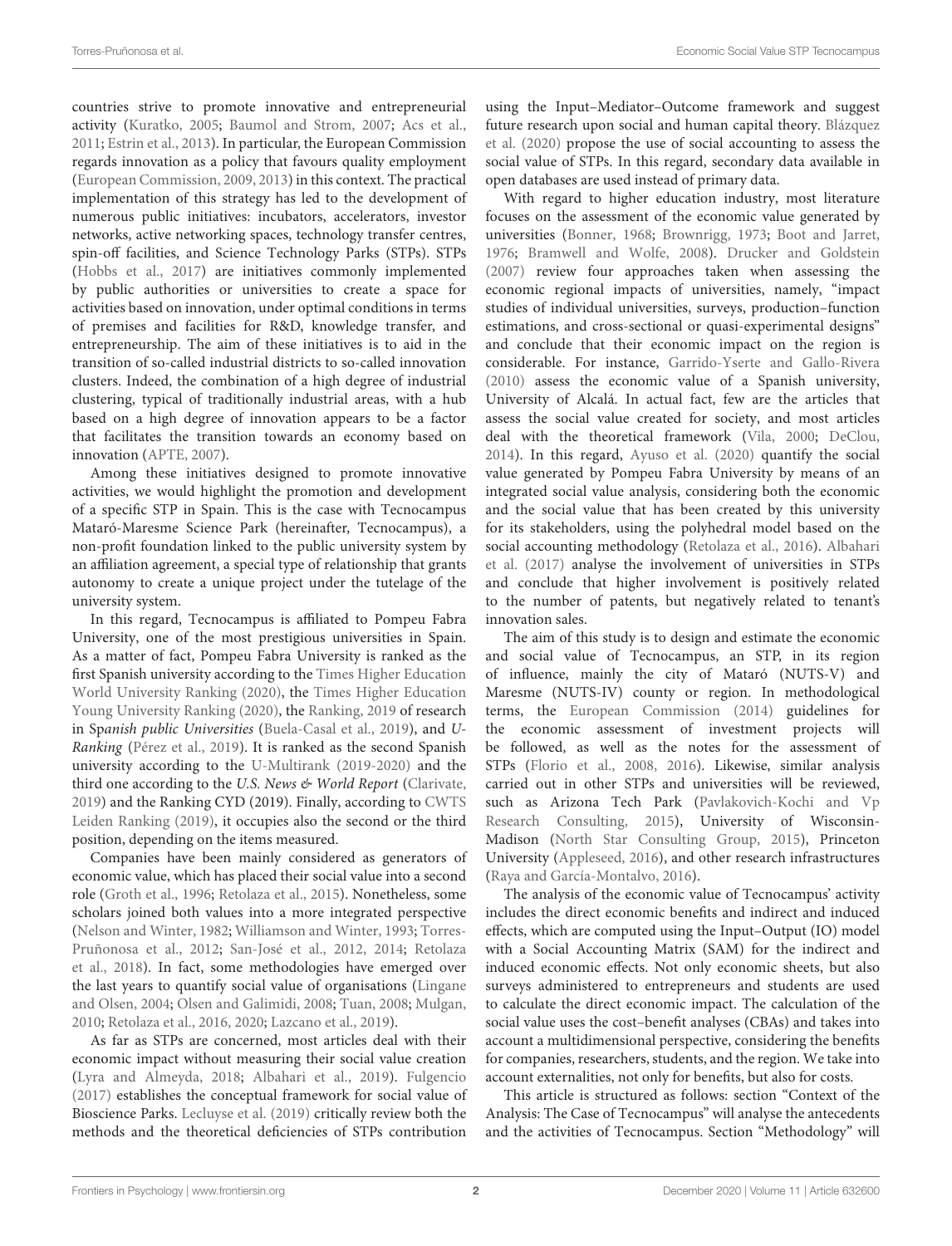consider the methodology used. The fourth and fifth sections are the "Results" and "Conclusion," respectively, of the article.

### CONTEXT OF THE ANALYSIS: THE CASE OF TECNOCAMPUS

Tecnocampus is a non-profit foundation created in 2010 that joins together a university campus, an industrial high-tech cluster and a start-up incubator system. The Tecnocampus foundation is promoted by the local government to function as a public– private innovation centre with the objective of fostering the economic and social value of all the implicated agents creating a spillover effect over the region. Therefore, Tecnocampus has a triple-helix formed by local government, industry, and university [\(Etzkowitz and Zhou,](#page-13-24) [2018\)](#page-13-24).

Tecnocampus is linked to the public university system by an affiliation agreement, a special type of relationship that grants autonomy to create a unique project under the tutelage of the University system (in Tecnocampus' case, it is affiliated to Pompeu Fabra University). As a foundation, it is governed by a board in which social and economic actors of the region are represented. These regional ties are essential to view Tecnocampus as a driver of growth through higher education, innovation, and entrepreneurship. It is a regional initiative with a local character within an area with a strong industrial heritage – the city of Mataró and the Maresme region, on the north coast of Barcelona – that has been hit hard by the various economic crises of recent years [\(Raya et al.,](#page-14-24) [2017;](#page-14-24) [San-José et al.,](#page-14-25) [2020\)](#page-14-25). Mataró is a city where actually industry represents 19% of the GDP, and while standing out in Catalonia as a whole as an industrial area, nowadays it no longer appears to be the great industrial city it was in the 1970s and 1980s when industry represented 50% of the Catalan GDP. In the 19th century, Mataró city and Maresme region were one of the most important industrial cities and regions in Spain and hosted the location of the first railway on the Iberian Peninsula, and the first steam-powered textile factories. During the 20th century, the industrial sector not only has expanded, but also has diversified from textiles into other related industries: industrial machinery, metallurgy and chemicals, and, many years later, information technology. Since its inception, the project was led from within the region, with the influence of the City Council (historically closely involved in education, Mataró being one of the cities in the country in which the City Council's influence in education is most marked) and the backing of businesses, which became partners in an educational model always focussed on preparation for professional practice and grounded in the importance of work placements in their production plants. Business organisations were represented in its governing body from the outset and had an influence on study programmes and on a dual educational system in which training in entrepreneurship was considered a core subject in study programmes for future engineers.

To explain the impact of Tecnocampus on the region, it is relevant to take into account these antecedents of entrepreneurship and early industrialisation in the region, which over the years gave rise to a culture of entrepreneurship, which is

a special characteristic of the local society. There is no doubt that to explain Tecnocampus' success, it is necessary to understand its historical links with the local manufacturing industry and to the Catalan entrepreneurial culture and the Catalan government, which has its own heritage and identity within the Spanish State. This culture of industry and entrepreneurship permeates society, acting as an informal institution. In other words, it creates a set of informal rules, ways of acting, and perceiving that come together to forge a natural attitude towards the decisions involved in creating individual initiatives [\(Audretsch,](#page-13-25) [2007\)](#page-13-25).

The Tecnocampus project involved the development of a built area of 50,000  $m^2$  and a total investment of 50 million euros, and today, 10 years after it began operating, it can be considered a success. The explanation for the success of the model may be attributed to the interaction between business and their surroundings, a true ecosystem in which university and business go hand-in-hand. This success has been quantified in this study on the basis of the initiative's impact on the area, which is evident in the growth data presented.

Tecnocampus has three university centres: School of Business and Social Science, School of Engineering and Technology, and School of Health Sciences with 293 professional teachers. There were 3,535 students who have been enrolled from 2010 to 2019, in 12 official undergraduate and 11 graduate degrees. Ninety-one percent students chose Tecnocampus as the first option when selecting their university to enrol. Tecnocampus has bilateral agreements with 86 universities in the Erasmus framework, 25 universities in the rest of the world, and 802 company collaboration agreements. The incubator has provided a location for 21 start-ups, and the consultancy service for business creation has created 60 companies in 2019 and has provided support to 524 entrepreneurs. Currently, the STP is complete, within the region of 120 innovation-based businesses that employ approximately 823 employees, and with an enlargement of the complex underway to accommodate a level of growth that has surpassed the initial expectations.

All in all, Tecnocampus is an institution whose mission is focussed on the social and economic development of the region (Maresme, Barcelona north coast) based on two approaches that are organised within a holistic model that aims to blend them into a whole: (1) higher education strongly oriented towards preparation for professional practice and (2) the activities of an STP that include the accommodation of innovative businesses and the incubation of start-ups.

## **METHODOLOGY**

As we have already mentioned, Tecnocampus is the combination of three university centres affiliated to the Pompeu Fabra University and a Technology Park, managed jointly in order to achieve an actual virtuous circle between university and business. STPs, besides fostering the regional economic development, contribute to the improvement of the region's quality of life by improving its human capital, creating jobs with an added value as well as research an innovation. These three aspects are highly related to long-term growth in a region.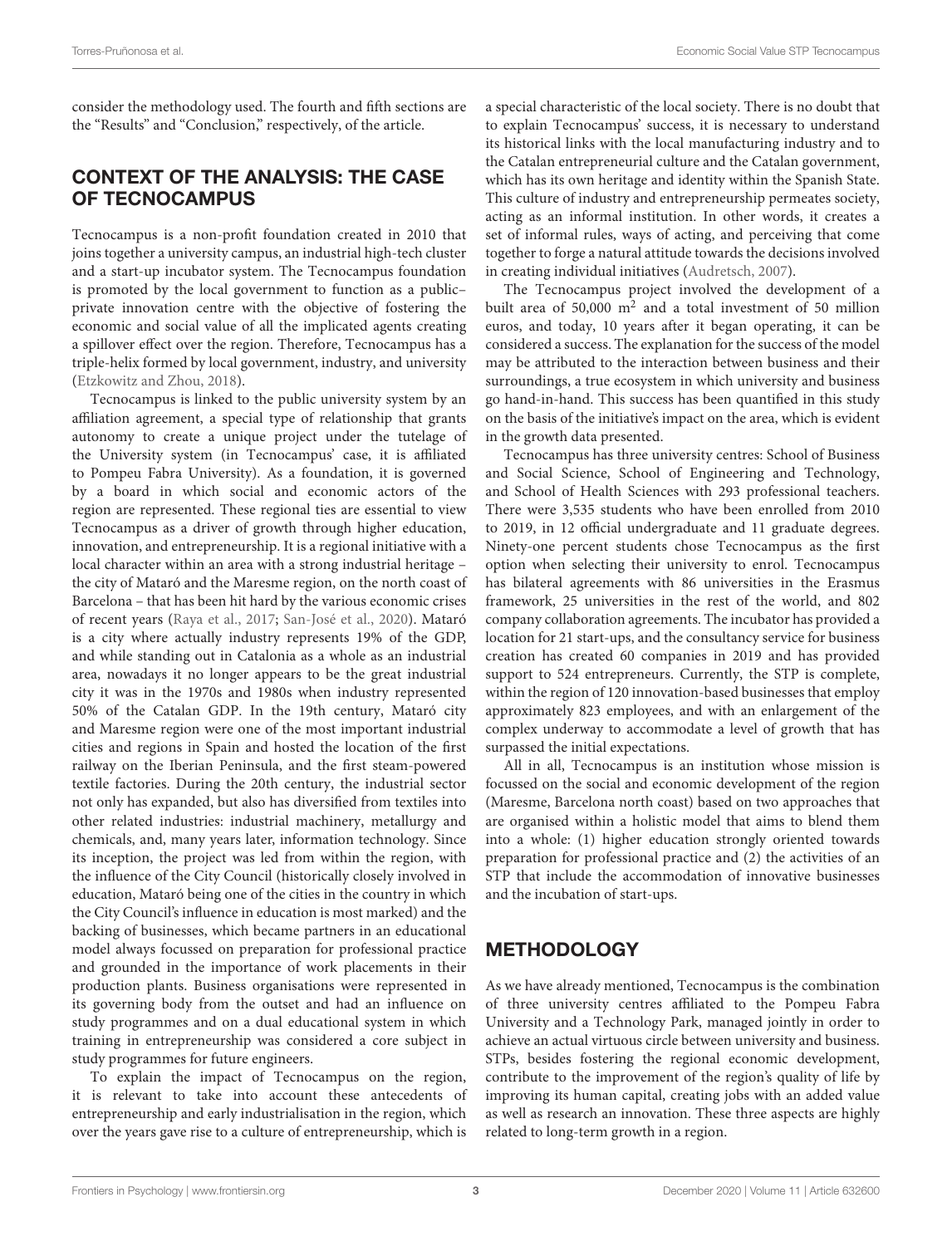All these activities have significant effects on the geographic area under the STP's influence in terms of economic development, both with regard to the generation of economic activity and in the creation of employments. Not only the expenses necessary for the STP's functioning must be taken into account, but also the expenses of the STP's firms and the students coming from outside the area of influence, all of which result in an injection of revenue and the generation of local production and occupation.

Measuring the impact of this multifaceted centre requires a diverse approach. For this reason, this article combines different methodologies to measure the economic impact of this institution. Despite the fact that the methods used are not new, the combination of them presents a wider picture of the impact of an institution of this nature.

In economic literature [\(Fletcher,](#page-13-26) [1989;](#page-13-26) [Meng et al.,](#page-14-26) [2013;](#page-14-26) [Chang et al.,](#page-13-27) [2014;](#page-13-27) [Stadler et al.,](#page-15-8) [2014;](#page-15-8) [Artal-Tur et al.,](#page-13-28) [2016\)](#page-13-28), the tool most commonly used to estimate the economic value or profit of an infrastructure is the study of the economic impact by means of the IO charts, which allows measuring the effect of the interdependence among the different production sectors, distinguishing between direct, indirect, and induced impact.

The attractiveness of the economic impact studies based on the use of multipliers by means of IO charts is their limited needs of information, in comparison to the demands in terms of modelling and information of other methodologies.

Nevertheless, some studies [\(Lee and Taylor,](#page-14-27) [2005;](#page-14-27) [Bonfiglio](#page-13-29) [and Chelli,](#page-13-29) [2008;](#page-13-29) [Flegg and Tohmo,](#page-13-30) [2013;](#page-13-30) [Gretton,](#page-14-28) [2013\)](#page-14-28) defend that in these works on economic impact, net profits are overestimated, and they suggest that other economic assessment techniques, such as the CBA, should be used in the economic and social assessment of these events.

The studies on economic impact and CBA [\(Brent,](#page-13-31) [2006;](#page-13-31) [Mishan and Quah,](#page-14-29) [2007;](#page-14-29) [Raya-Vìlchez and Moreno-Torres,](#page-14-30) [2013;](#page-14-30) [Sartori et al.,](#page-15-9) [2014;](#page-15-9) [Boardman et al.,](#page-13-32) [2017\)](#page-13-32) are effective to convey to the society, in a quantified way, the economic and social effect of a particular infrastructure or public policy. To such an extent that when dealing with supranational entities financing jointly an investment, this kind of studies is usually required for them to be discussed and potentially approved. Thus, studies on the economic impact of big science infrastructures and their updating, either periodical or with the current data, instead of previsions, are usual economic exercises. Many a time, the updating of the original studies refines models and allows working with actually made investment instead of with previsions.

The methodology used to assess the overall impact (both economic and social) of Tecnocampus is based on different types of analyses. We have measured the economic value based on the IO model, including the SAM. On the other hand, as far as the social value is concerned, two methodologies are used. First, a CBA to capture all the possible non-economic costs and social returns from Tecnocampus activity has been used. Second, a regional analysis based on different measurements of firm localisation to estimate the externality effect of Tecnocampus in its region and the spillover effects has been applied.

The data for the analysis were obtained from internal records of the institution, surveys to other stakeholders, and SABI<sup>[1](#page-3-0)</sup> database. The financial records of Tecnocampus were used to value the direct expenditure of the institution. Surveys were applied to firms and students to capture other economic activity inside of the STP that is not assessed by the financial reports of Tecnocampus. SABI was used to monitor the creation and impact of new firms in the region since the inception of Tecnocampus so as to assess the external effects.

Economic value was divided into three main categories: (1) direct impact, (2) indirect economic impact, and (3) induced effects.

First, the direct economic impact of the Tecnocampus has been split into four categories: operating expenses, investments, start-up expenses, and expenses of visiting students.

Second, for the IO analysis, an IO matrix of the economy and relationship between economic sectors is needed to estimate the indirect economic impact of expenses. Therefore, the latest Catalan IO matrix available published by the Catalan statistical office (Idescat), was used. Additionally, an aggregated expenditure for Tecnocampus was needed.

Third, induced effects are estimated, and in this regard, macroeconomic accounts are necessary. The link between the R&D industry and macroeconomy is obtained by inserting the Catalan IO matrix into a SAM, which presents a snapshot of the economy for a given year by means of a double-entry table that synthesises and describes the structure of an economy in terms of the links between production, income distribution, and demand. Thus, the revenue and expenditure of all agents and institutions in an economy are included. As a square matrix that records flow of all transactions (by equalising total expenditures/leakages to total incomes/injections), it provides a balanced macroeconomic position.

Social value was divided into three main categories: (1) for companies, (2) for researchers and students, and (3) for the region.

First, the social value created for companies can be assessed by the number of spin-offs and start-ups, the development of new products and processes, and the provision of special services and knowledge spillovers to non-user businesses, which prefer to be located close to the STP. Both the social value of the jobs created and the R&D investment were monetised by means of CBA.

Second, social value created for researchers and students considers four items, and also CBA was used: (I) the value of scientific publications. In this regard, both the Tecnocampus researchers' wages and the time they spent in research were used. (II) The reduction of over-education for both researchers and students. (III) Social value for students is captured by the reduction of the future rate of unemployment and by a higher future salary (approximately 7.15%, according to [de La Fuente](#page-13-33) [and Jimeno,](#page-13-33) [2011\)](#page-13-33). However, this benefit cannot be attributed to all students but only to those who without the Tecnocampus

<span id="page-3-0"></span><sup>&</sup>lt;sup>1</sup>SABI is the acronym for Iberian Balance Analysis System. It is a private database that reflects the status of more than one million companies in Spain and Portugal done by Bureau Van Dijk.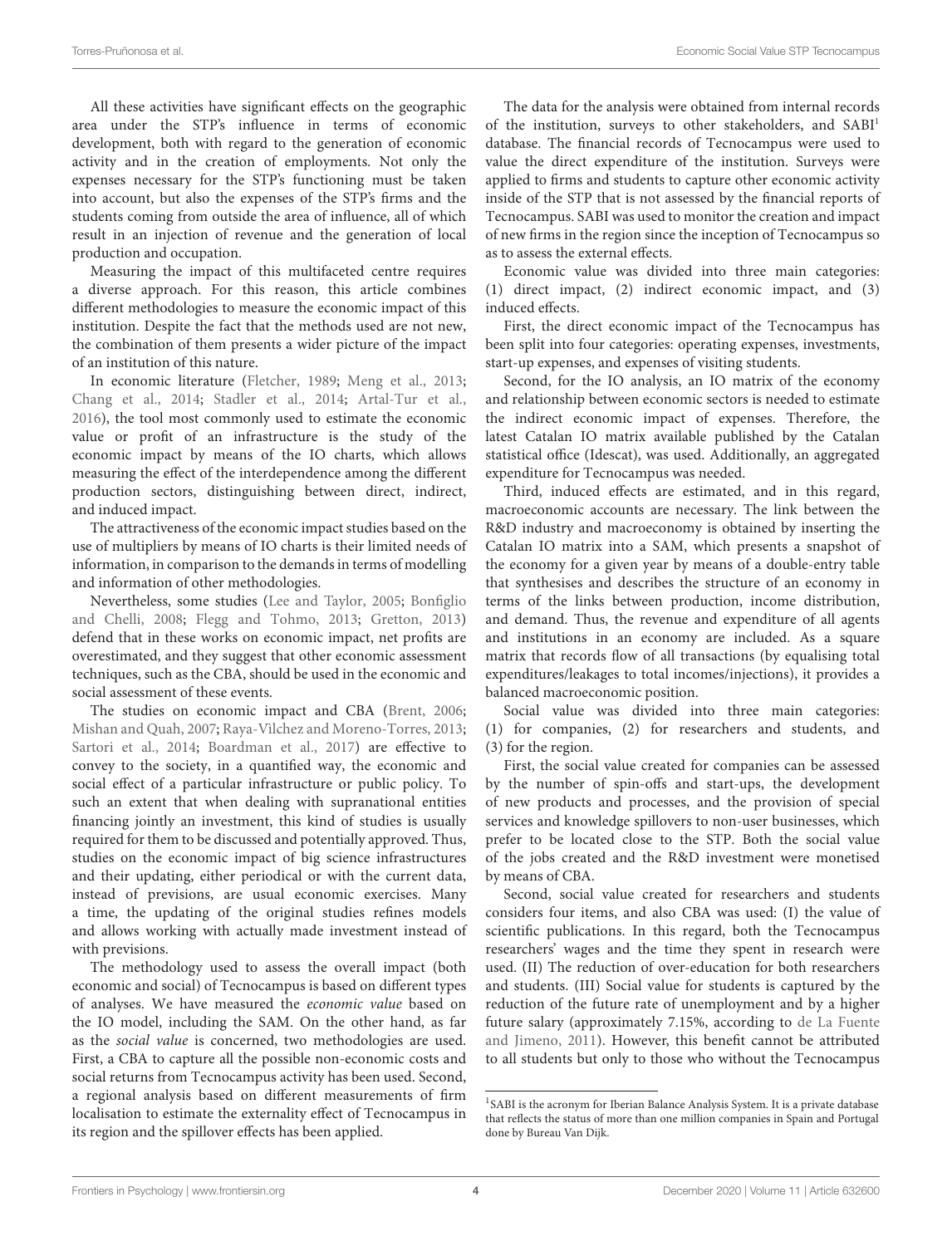would not have continued their studies. (IV) The consumer surplus for some students has been monetised.

Third, the social benefits for the region have been calculated on the basis of the seminal work by [Rosenthal and Strange](#page-14-31) [\(2003\)](#page-14-31), which states that the firm's location decision is based on the maximisation of profits. The local characteristics displace the production function, so firms will decide to be located in regions that foster their productivity. Based on this model, we conducted a regression analysis using as dependent variables the number of new firms in the region and, as a second step, an ordinary least squares (OLS) of the profit generated by the firms in the region to capture also external effect to the existing firms. Using data before and after the creation of Tecnocampus, we can measure the external effect on the location of start-ups (number of new firms) and productivity (profits) of firms in different regional setups.

## Economic Impact of the Tecnocampus STP: Direct Impact and Input–Output and SAM Analysis

This subheading deals with the analysis of the economic impact originating by Tecnocampus activity. The amount of the money spent by the STP, students, or start-ups in their daily activity generates economic impact. Besides the direct impact, indirect and induced impacts are calculated. To assess both indirect and induced effects, the IO model, including the SAM, is the most used methodology. As a matter of fact, IO models take into account interindustry IO relations and final demand (i.e., exports and imports, investment, consumption, and so forth) simultaneously [\(Pyatt and Round,](#page-14-32) [1979\)](#page-14-32). Thus, the impact of an external demand shock on the economy (for instance expenses from start-ups or students) can be estimated. The Tecnocampus activity demands services from several sectors or subindustries, and therefore, any demand or/and supply-side shock given to the industry involves industrial and interindustry impacts. The main input used to calculate the economic impact by means of the IO analysis is the current spending by students and start-ups, which is usually determined by means of surveys. Furthermore, the economic sheet of the foundation is important to calculate the impact of operating expenses and investments. The multiplier effect that the spending of one category has on the host economy is a usual result. Therefore, the multiplier effect is the increase in final income due to knock-on effects within the local economy from new extra spending in this category. In actual fact, it comprises the direct, indirect, and induced multipliers. First, direct effects are the increase in sales revenues of firms' or students' spending. Firms, in turn, need to purchase inputs from other firms located in the region, which, in turn, will have to purchase inputs from other ones and so forth. These are the indirect effects we refer to, which are generally distributed among various economic sectors, in contrast with only those that are most directly associated with Tecnocampus' activity, which is the case of direct effects from firms' expenses. Finally, induced effects are generated when the receipts (increased incomes, such as employees' wages) of direct and indirect expenditure are spent. This generates further consumption, input spending by firms, and so on, ultimately generating an increase in output,

added value, and employment in the host economy. Hence, the final increase in income in the host economy is generally higher than the initial increase generated by firms and students' spending. SAM models that include IO models are commonly used to obtain income multipliers of induced effects. The spatial dimension of these effects has restricted the area to Catalonia.

Despite the fact that the limitations of the traditional IO economic impact model are well known [\(Czamanski and Malizia,](#page-13-34) [1969\)](#page-13-34), it is still commonly used in many sectors. Criticisms of traditional IO models include the fact that relative prices are fixed, and consequently, input substitution is not possible, factor inputs are infinitely available, and there is a linear relationship between direct and indirect effects. Because of all these limitations, a positive increase in the demand of a region will always cause an expansion of its economic activity, as well as positive multiplier effects. Hence, economic impacts may be overestimated. Nonetheless, other kinds of models (such as general equilibrium models) require a large amount of information that, as in our case, is not always available. Consequently, we have employed a traditional IO model to analyse the economic impact (direct plus indirect effects) of investing in STPs and a SAM for calculating induced effects.

The total multiplier from previous studies on STPs and higher education institutions [\(Moretti and Thulin,](#page-14-33) [2013;](#page-14-33) [Hermannsson](#page-14-34) [et al.,](#page-14-34) [2014;](#page-14-34) [Zhang et al.,](#page-15-10) [2017\)](#page-15-10) generally ranges between 1.51 and 2.03. Therefore, it is expected that the multiplier obtained in our case will be within that range.

## Questionnaire Data

In order to estimate the direct economic impact, a survey was carried out to all students from outside of Catalonia and all start-ups, during May 2017. With regard to students, 118 students came every year from outside of Catalonia to take their undergraduate and graduate courses (93 are undergraduate and 25 graduate). We collect 56 valid responses from an online survey. Therefore, using a 95% of confidence, the margin of error was 5.35%. The questionnaire mainly included questions regarding expenses and their composition (accommodation, shopping, transport, etc.). The expenses of the Tecnocampus students from outside of Catalonia in 2016 were almost 0.9 million euros. The main recipient was the trade, transportation, and hospitality sector.

As mentioned before, 120 start-ups are set in the Tecnocampus STP. Through a questionnaire, each company was asked about the number of employees, salaries, investment in R&D, number of patents requested and granted, and their main financial figures (turnover, expenses, etc.). Finally, 59 valid responses were obtained, and the margin of error was 5.8%. The expenses of the start-ups in 2016 amounted to more than 61 million euros. The main recipient was the industry sector.

## Cost–Benefit Analysis

In a CBA, economic benefits and other social benefits of investing in STPs, as well as economic and non-economic costs, are taken into account. Therefore, this methodology makes it possible going one step further and evaluating some social variables and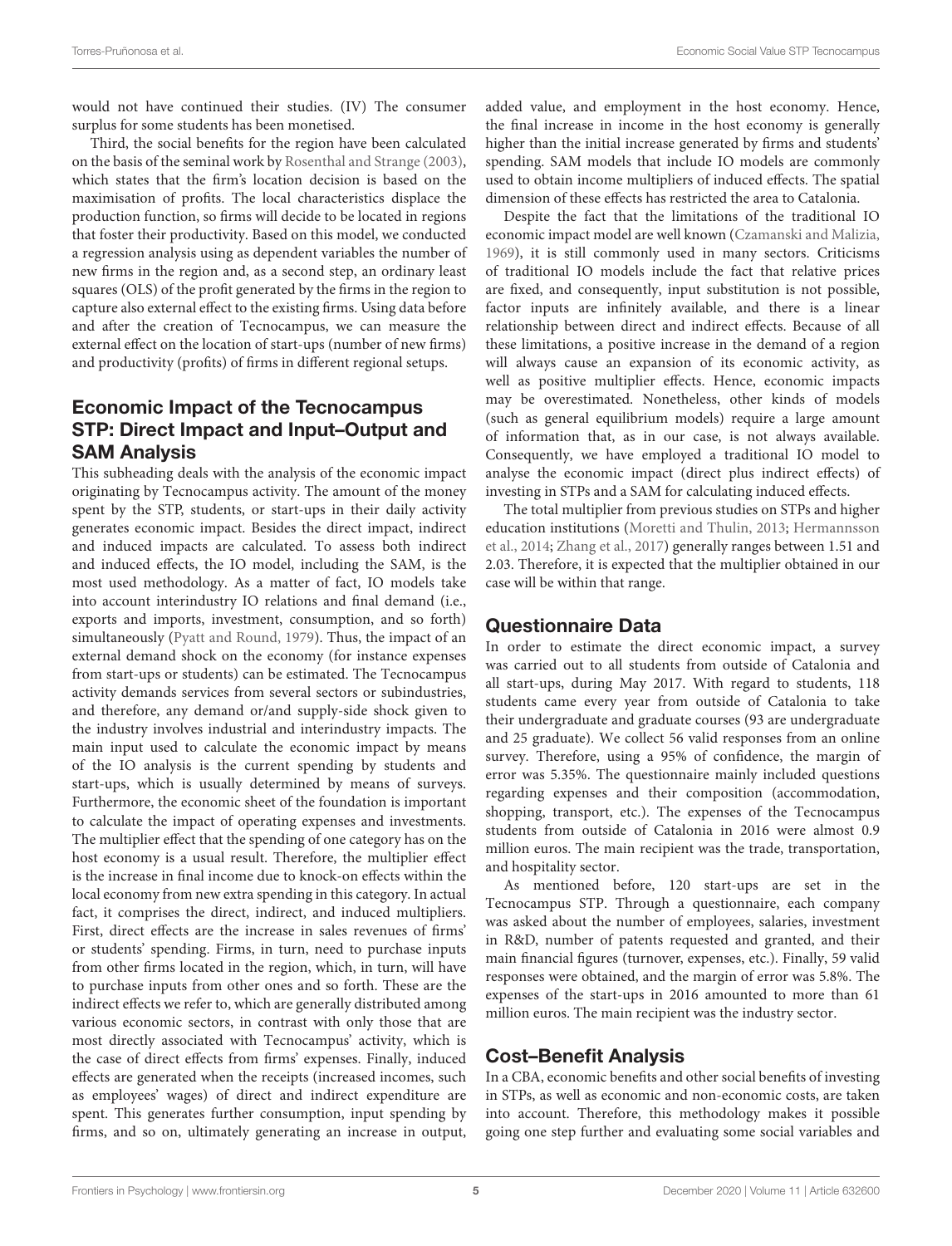effects that are not taken into account by other methodologies such as IO outcomes.

The costs and benefits included in a CBA are social in nature (i.e., social costs and social benefits) and included monetary and non-monetary, as well as tangible and intangible, costs and benefits. CBA measures all benefits and costs in monetary terms, so that a single measure of "social profitability," the "net benefit" (net present social value), can be obtained. If this figure is positive, net benefits are positive; i.e., social benefits exceed costs, and hence the investment is socially profitable. This way of proceeding also allows the comparison of alternative uses of resources or funds and therefore allows the decision-maker to make investment decisions by comparing the net social value of alternative investments. CBA is commonly used in public sector investment decisions; in fact, in many cases, public projects have to pass a CBA before being implemented, to show and quantify their net social value.

In order to obtain a single figure of net social value, CBA needs to value all costs and benefits (present time equivalent) in monetary terms, including those that do not have a market price (intangibles; [Florio et al.,](#page-13-21) [2008\)](#page-13-21). The estimation of the economic benefits obtained from students' spending and the economic impacts in the previous section was easier because things such as board and lodging or ports equipment, to mention just a few examples, have market prices. The valuation given by individuals to goods or services as a measure of their willingness to pay for them is captured by these market prices under some assumptions (such as perfectly competitive markets). With regard to intangibles, there is no market price, and consequently, there is no observable monetary figure for individuals' valuations. Several methodologies can be used to value intangibles. The basic methods are revealed preference methods (indirect methods) and stated preference methods, such as contingent valuation methods (direct methods). The revealed preference methods are based on an individual's market decisions (individuals paying or accepting compensation by buying or selling, for example), which can be used to "reveal" how individuals value the intangible. Among the most commonly used methods, it is worth mentioning the travel cost method, hedonic prices, human capital models, and productivity models. Below, a first approach to a CBA of public investment in STPs is presented.

### Regional Impact Analysis

The objective of the location exercise is to evaluate how local conditions affect the decision of new companies to locate within the territory. Therefore, starting from the classical theoretical basis, a variable that measures the presence of Tecnocampus was added. The aim is to quantify the effect within the territory and compare the main differences in order to draw conclusions about it.

The theoretical model is based on the work of [Rosenthal](#page-14-31) [and Strange](#page-14-31) [\(2003\)](#page-14-31). It is based on the fact that each firm will make its own decision on location through a profit maximisation condition where the price of production is normalised to 1.

where 
$$
a(y)
$$
 displaces the production function  $f(x)$ ,  $y$  is a vector of local characteristics, and  $x$  is a vector of inputs that have a cost  $c(x)$ . The inputs are chosen to maximise benefits in the traditional way. Thus, for example, the company maximises on the optimal number of inputs  $x$  in such a way that:

$$
a(y)df(x)/dx - dc(x)/dx = 0 \qquad (2)
$$

The birth of an establishment occurs if it can obtain positive benefits when its inputs are at maximisation levels. At the same time, as businesses are heterogeneous in their potential to generate profits, Equation (1) can be rewritten as follows:

$$
\pi(y, \varepsilon) = \max_{x} a(y) f(x) (1 + \varepsilon) - c(x) \tag{3}
$$

where ε is independently and identically distributed through all possible locations according to a cumulative probability function  $\Phi$  (ε). In this way, for each value of y, there is a ε \* (y) for which  $π(y, ε*(y)) = 0$ , so for a  $π(y, ε) > (<) 0$ , there is a value of ε  $(y)$  > (<)  $\varepsilon$  \* (y). Therefore, the probability that an establishment is created will be equal to  $\Phi$  ( $\varepsilon^*(y)$ ). Assuming that the presence of Tecnocampus in the region is a local characteristic found in the vector, it would be expected to increase the probability that a business would be established in the region.

Although this model was developed to be the basis for the theory of location in urban areas to account the advantages of agglomeration economies, it can be assumed that the Maresme region can be accounted as an urban entity formed by several municipalities with Mataró as the urban centroid.

To capture empirically these regional effects, panel data with fixed effects regression model have been used. The dependent variable, the number of new firms, is explained by a series of local characteristics of the municipality. Therefore, the model to be estimated would have the following form:

$$
N_{it} = \beta^{1} N_{it-1} + \beta^{2} T C M_{it} + \beta X_{it} + \eta_{i} + \varphi_{t} + \varepsilon_{it}
$$
 (4)

where  $N_{it}$  is the number of new firms in municipality i and in period t, that is, the dependent variable that we seek to predict. The independent variables are made up of a lagged value of new firms  $N_{it-1}$  in order to measure the persistence of births and capture how new companies follow other entrepreneurs also known as location economies. The variable  $TCM_{it}$  is the one used to measure the presence of Tecnocampus by means of a dummy variable. The matrix includes another series of regressors that measure local conditions  $X_{it}$ , such as population, municipal public spending, presence of credit institutions, and population density, among other relevant variables. The variables  $\eta_i$  and  $\varphi_t$  are municipal and temporal fixed effects, which try to capture the unobserved heterogeneity resulting from other factors that are common to a territory (municipality) or to a specific year within the study period. Finally,  $\varepsilon_{it}$  is the error term that captures the part of the dependent variable that cannot be explained by the model.

A second version of the model previously presented is calculated in order to account for the productivity effect of Tecnocampus on existing firms.

$$
Income_{it} = \beta^1 Income_{it-1} + \beta^2 TCM_{it} + \beta X_{it} + \eta_i + \varphi_t + \varepsilon_{it}
$$
\n
$$
\tag{5}
$$

$$
\pi(y) = a(y)f(x) - c(x) \tag{1}
$$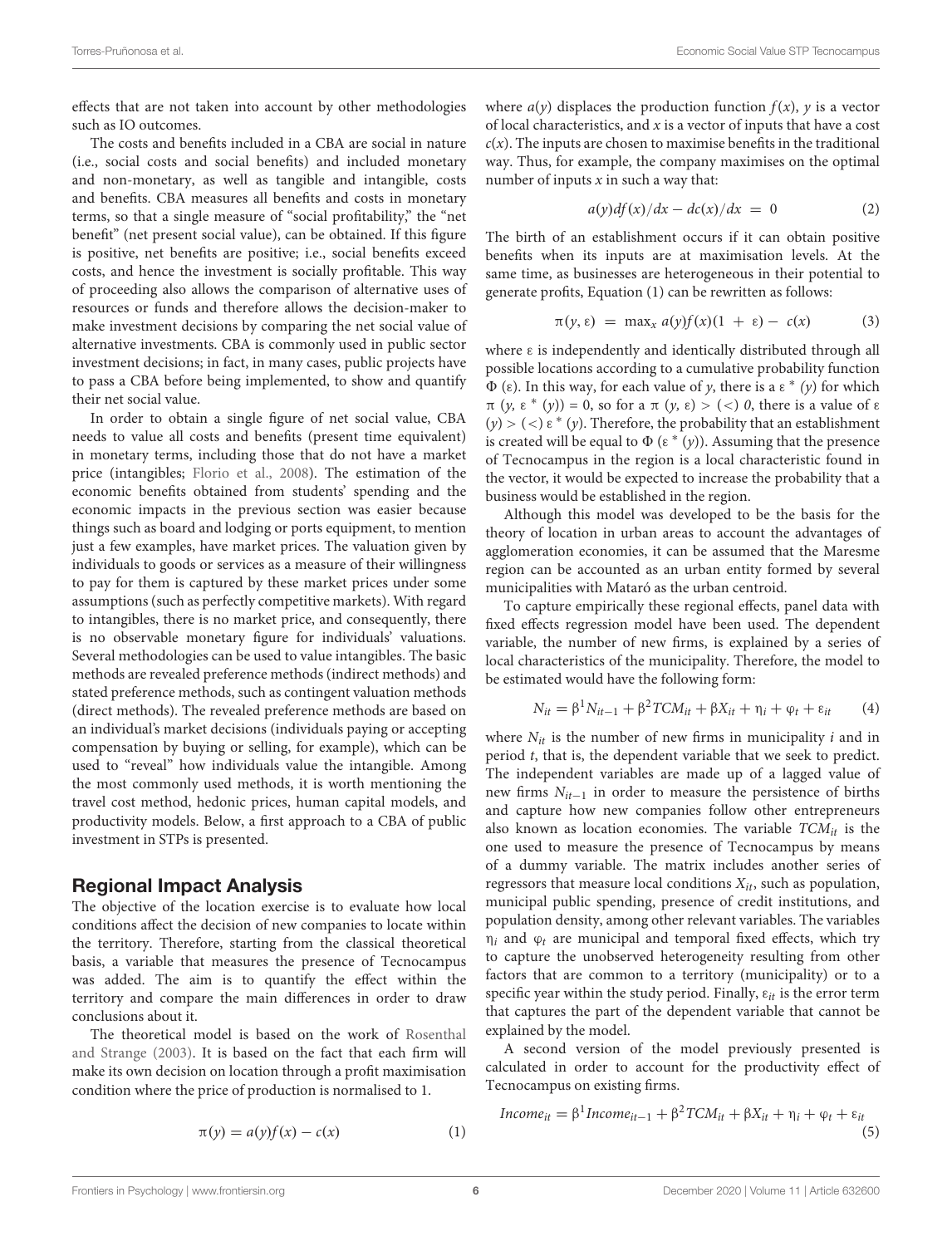The variable *Income*<sub>it</sub> captures the total operation income of the firms located in Maresme, so we can account for additional productivity not only in the new firms created but also the spillovers in existing firms.

To estimate the model, data from the period 2002–2011 have been used, as more current data are not available for some of the relevant variables. This period focussed on the effect of Tecnocampus in its first 2 years of existence, which is expected at least to be maintained over time. The data on new firms and total operation income of existing companies are obtained from SABI database, although it is not a census of companies, it allows to obtain data at the municipal level that is not available in public datasets. The Ministry of Finance database has also been used to approximate local public spending, and the statistical database of the largest Spanish savings banks [\(La Caixa,](#page-14-35) [2013\)](#page-14-35) is used to obtain municipal activity data. A total of 280 observations are obtained over 28[2](#page-6-0) municipalities and 10-year period.

### RESULTS

### Economic Value: IO Analysis

We have divided the direct impact of the Tecnocampus into four parts: operating expenses, investment expenses, expenses of the start-ups, and expenses of the students from outside of Catalonia. To carry out the IO analysis, and consequently to calculate the indirect economic impact from the expenses, it is necessary to have an IO table of the Catalan economy, as well as the relationship between economic sectors. We have used the latest Catalan IO table that was available when the analysis was carried out, generated by the Catalan statistical office, Idescat, for 2011. Although we present the information for the grouping of 10 sectors, we have used the grouping of 82 sectors for calculations. An aggregated expenditure for the Tecnocampus was needed.<sup>[3](#page-6-1)</sup> As stated above, this figure was obtained from the information given in the surveys collected, as well as economic sheet of the company. Thus, indirect effects of the Tecnocampus were calculated using the well-known IO table multipliers (**[Tables 1](#page-7-0)**– **[3](#page-7-1)**). Direct plus indirect effects were 96,924,866 euros in terms of output; 33,517,817 euros in terms of added value and 1,349 jobs in terms of employment.

The standard IO model is useful in the estimation of the indirect economic impact resulting from Tecnocampus' expenditure, as it includes interdependence among production industries in an economy and provides information about intermediate and final demand. However, it is not enough to calculate induced effects. Induced effects are created when employees and anyone whose income increases in general spend the new income generated in the region by Tecnocampus' spending. Consequently, there is an additional effect on final demand. Macroeconomic accounts are required to calculate induced effects. The link between the R&D industry and the macroeconomy is obtained by inserting the Catalan IO table into a SAM. A SAM presents a snapshot of the economy for a given year. It is a double-entry table that synthesises and describes the structure of an economy in terms of the links between production, income distribution, and demand. The revenue and expenditure of all agents and institutions in an economy are included [\(Thorbecke,](#page-15-11) [1998\)](#page-15-11). As a square matrix that records flows of all transactions (by equalising total expenditures/leakages to total incomes/injections), it provides a balanced macroeconomic position.

The SAM built by [Llop](#page-14-37) [\(2012\)](#page-14-37) has been used to calculate induced economic effects. It covers consumption–income relations in the Catalan economy. **[Table 1](#page-7-0)** shows that including induced effects in the computations increases the previous economic impact figures, which only included direct and indirect effects. As can be seen in **[Tables 1](#page-7-0)**, **[2](#page-7-2)**, total impact is 118,526,800 euros in terms of output; 45,811,776 euros in terms of added value, and 1,836 jobs in terms of employment. These figures are significant in relative terms. The output impact represents more than 0.05[4](#page-6-2)% of the GDP<sup>4</sup> whereas the employment impact represents almost 0.37% of total unemployment. Finally, the total multiplier generated by Tecnocampus activity is 1.89 (**[Table 3](#page-7-1)**), in line with those previously found in the literature, which range from 1.51 to 2.03 [\(Moretti and Thulin,](#page-14-33) [2013;](#page-14-33) [Hermannsson et al.,](#page-14-34) [2014;](#page-14-34) [Zhang et al.,](#page-15-10) [2017\)](#page-15-10).

## Social Value: CBA of Tecnocampus **Activity**

One mischievous procedure of economic impact calculation by using IO tables has to do with the fact that it considers only economic impacts and, in consequence, only economic benefits, ignoring the increase of non-monetary costs that can also be generated by Tecnocampus' activity. A CBA allows the inclusion of these as well as other social costs and benefits. This subsection presents a CBA of public investment in Tecnocampus. In this analysis, the costs carried out by the local community and opportunity costs (benefits if resources were redirected to other activities) are included. Furthermore, the non-monetary benefits that cannot be included in an economic impact analysis are also included. In particular, this research includes benefits for companies, researchers, and students and benefits for the region [\(Florio et al.,](#page-13-21) [2008;](#page-13-21) [Florio,](#page-13-35) [2014\)](#page-13-35).

The first aspect to consider when carrying out a CBA is the establishment of a time horizon. The time horizon is particularly relevant for investment projects where the costs and benefits streams are generated in different moments (usually, costs first and benefits later). In our case, the initial investment in Tecnocampus was made from 2003 to 2010. In this respect, we are interested in social net value of Tecnocampus yearly activity rather than the whole expected flows during the investment

<span id="page-6-0"></span><sup>&</sup>lt;sup>2</sup> Maresme region is formed by 30 municipalities, two of which are excluded (Òrrius and Sant Iscle de Vallalta) because they have fewer than 1,000 inhabitants. So, not all the relevant variables for the analysis can be obtained.

<span id="page-6-1"></span><sup>&</sup>lt;sup>3</sup>Following [Jeong et al.](#page-14-36) [\(2015\)](#page-14-36), mischievous practices in economic impact analyses are avoided. These mischievous practices are related to population considered and technical issues (apart of not considering increase in monetary and non-monetary costs and benefits than can also be generated by Tecnocampus' activity).

<span id="page-6-2"></span><sup>4</sup>Catalan GDP in 2016 was 223,629 million euros and total unemployment at the end of 2016 was above 497,400 (according to the Idescat, the Catalan Statistical Office).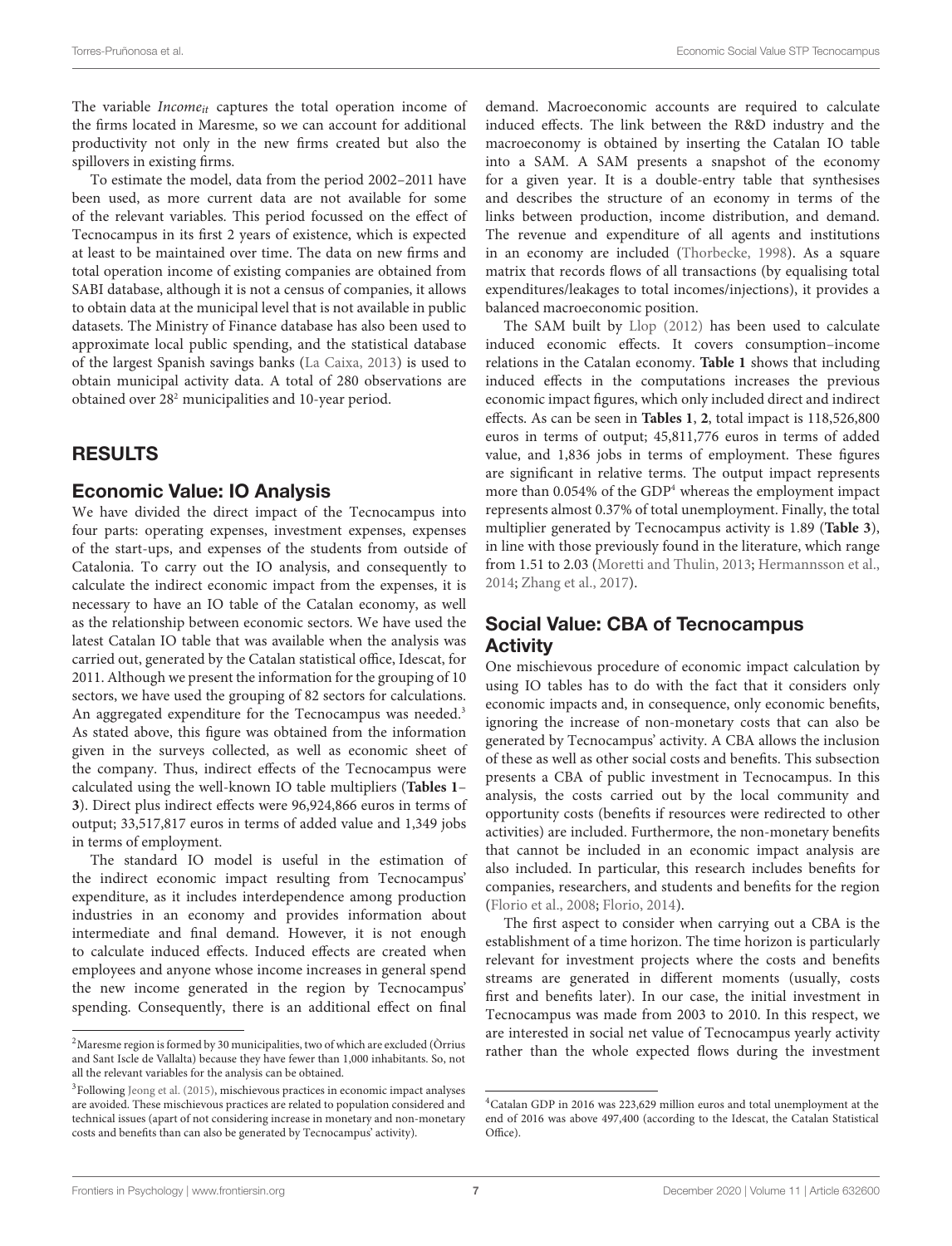#### <span id="page-7-0"></span>TABLE 1 | Total impact of Tecnocampus activity.

|             | <b>Direct</b> | Indirect      | Induced       | Total          |  |
|-------------|---------------|---------------|---------------|----------------|--|
| Output      | 78,264,517.46 | 18,660,348.72 | 21,601,933.68 | 118,526,799.86 |  |
| Value added | 24,051,765.97 | 9,466,050.89  | 12,293,958.76 | 45,811,775.62  |  |
| Employment  | 950.72        | 398.68        | 486.71        | 1,836.11       |  |

<span id="page-7-2"></span>TABLE 2 | Total impact of Tecnocampus activity by sectors. Output in euros.

|                                      | <b>Direct</b>    | Indirect      | <b>Induced</b> | <b>Total</b>   |
|--------------------------------------|------------------|---------------|----------------|----------------|
| Primary sector                       | 0.00             | 0.00          | 0.00           | 0.00           |
| Industry                             | 29,326,487.50    | 11,624,476.56 | 13,495,752.14  | 54,446,716.20  |
| Construction                         | 245.479.07       | 210,838.42    | 110.472.14     | 5,663,789.63   |
| Commerce, transport, and hospitality | 2,184,830.97     | 1,059,934.23  | 1,137,411.85   | 4,382,177.05   |
| Information and communication        | 1,536,306.96     | 316,757.49    | 546,845.94     | 2,399,910.39   |
| Financial activities                 | 1,993,468.31     | 1,047,874.95  | 719,734.34     | 3,761,077.60   |
| Real estate activities               | 0.00             | 0.00          | 0.00           | 0.00           |
| Professional activities              | 5,506,375.47     | 3.016.746.65  | 2,389,228.85   | 10,912,350.97  |
| Health, education, and public sector | 4,019,695.34     | 1,252,829.71  | 3,075,304.05   | 8,347,829.10   |
| Entertainment activities             | 344,994.55       | 130,890.71    | 127,184.37     | 603,069.63     |
| Total (without domestic economies)   | 45, 157, 638. 17 | 18,660,348.72 | 21,601,933.68  | 85,419,920.57  |
| Domestic economies                   | 33,106,879.29    |               |                |                |
| Total                                | 78,264,517.46    |               |                | 118,526,799.86 |

#### <span id="page-7-1"></span>TABLE 3 | Tecnocampus economic multipliers.

|                                      | Type I | <b>Type II</b> |
|--------------------------------------|--------|----------------|
| Agriculture                          | 0.00   | 0.00           |
| Manufacturing                        | 1.40   | 1.86           |
| Construction                         | 0.00   | 0.00           |
| Commerce. transport and hospitality  | 1.49   | 2.01           |
| Information and communications       | 1.21   | 1.56           |
| Finance and insurance                | 1.53   | 1.89           |
| Real state                           | 0.00   | 0.00           |
| Professional activities              | 1.55   | 1.98           |
| Public sector, education, and health | 1.31   | 2.08           |
| Culture, entertainment, and others   | 1.38   | 1.75           |
| Total                                | 1.41   | 1.89           |

period. Accordingly, the analysis presented below corresponds to 1 year, 2016, and no net present value calculations are necessary.

A further issue is which benefits and costs should be considered in a CBA. In this article, they have been chosen according to the literature on investment in STPs and higher education [\(Florio,](#page-13-35) [2014\)](#page-13-35) and the possibilities of estimating them using available information. The benefits for the population of Catalonia are as follows: Tecnocampus' economic revenues, benefits for companies (start-ups creation, innovation, and location), and benefits for researchers and students (research, reduction of over-education, consumer surplus, and access to innovation programmes). Finally, although not valued, we will offer some discussion about region benefits. With regard to costs, tangible costs have been included (operating and investment costs of Tecnocampus activity), as well as local students' costs. In all cases, the spatial dimension considered is the Catalonian

area.[5](#page-7-3) The selection criteria for the chosen benefits and costs are data availability and expected value of the figure. An example could help to illustrate this point. Ignored costs could be either negative externalities (in terms of a higher traffic) $6$  or positive externalities (an increase in housing prices). In this case, it is not only difficult to know the exact figure, but also the relative decrease in figures. That is, concepts that we have not taken into account are negligible.

### Social Benefits

### **Social benefits for companies**

Concerning social benefits for companies, these benefits can be in the form of the establishment of spin-offs and start-ups, the development of new products and processes, and the provision of special services and knowledge spillovers to non-user businesses, which prefer to locate close to the STP facilities. With respect to the creation of new businesses, they should be valued as the expected shadow profit gained by the business during its lifetime, as compared to the counterfactual situation (either by a higher survival rate or by the fact that this is a business that had not been created). Because of lack of data to implement this calculation, we use a traditional valuation based on the economic value of the jobs created. Within this framework, we can value the companies of the STP in 3,719,237 euros. This valuation of start-up creation can be regarded as conservative for several reasons. First, the salaries we are using are below the market price due to the high unemployment in the area. Second, given the high innovative

<span id="page-7-3"></span><sup>5</sup>As in the case of the economic impact, we have calculated CBA for Mataró city, which is available by request.

<span id="page-7-4"></span><sup>&</sup>lt;sup>6</sup>In fact, this negative effect is not clear because people who come to Tecnocampus tend to use less congested routes, in particular those coming from Barcelona.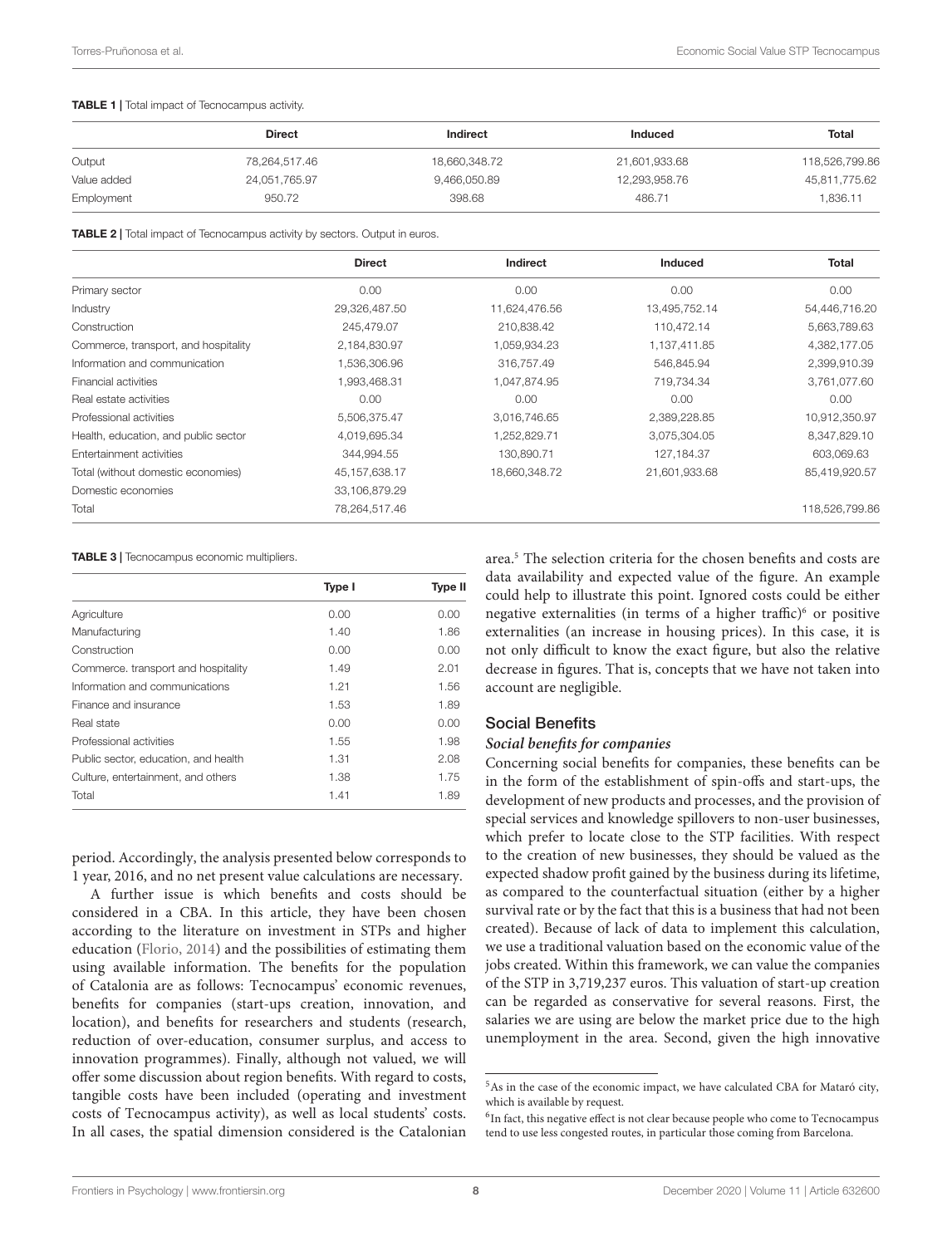Torres-Pruñonosa et al. Economic Social Value STP Tecnocampus

profile of start-ups, it can be considered that the value they have in this initial phase is under their average lifetime value.

Benefits can be in the form of new products. Thus, when patents are registered at national, European, or other patent offices, their benefit can be estimated by their economic value. Two patents were registered in 2016 at Tecnocampus, 1 for every 68 researchers.[7](#page-8-0) However, since it has been recently registered, it is difficult to value this figure. Finally, an alternative way of valuing innovation is to use the spending on innovation of the STP's companies. According to data from the survey conducted to the start-ups, its average investment in R&D has already been 3,601,591 euros; this figure is more than five times its turnover. This is usual if a high percentage of the companies have been recently created. If we assume this figure as a longterm investment made and set a standard maturity period of 20 years, the average annual investment of the companies of the STP would be 180,080 euros per year. This figure represents more than 25% of the current turnover of these companies. Therefore, investment in R&D of all the companies in the STP amounts to 2,160.955 euros. [Bornmann](#page-13-36) [\(2013\)](#page-13-36) indicates that the social return rate of private R&D is approximately 50%, which would indicate that the economic value of this investment in R&D is 3,241,432 euros; that is, 1,080,488 euros of this value is a benefit.

Finally, benefits to locate close to the STP are valued. External businesses are incentivised to locate in the STP because they have the opportunity of acquiring new knowledge and technological skills spilling over as externalities from the RDI facilities. Additionally, external businesses can benefit from the network of knowledge and contacts that involves locating close to the Tecnocampus. The localisation effects estimated by Eq (5) are presented in **[Table 4](#page-8-1)**. The first column (M1) presents the effect of local determinants in the operating income of all firms in the region, whereas the second column (M4) adds the Tecnocampus effect on the productivity of firms. We can observe that the presence of the STP in the region has an average positive effect per year of 53.1 million euros on the total operating income for companies in the region of Maresme. The above figure in percentage terms represents 0.85% of the total income of companies in the Maresme region in our sample. This will suggest that the presence of Tecnocampus in the region helps fostering the local productivity in 85 cents for each 100 euros in sales. An analogous exercise can be carried out for the whole of Catalonia. The presence of Tecnocampus in the region has an average positive effect of 20.5 million euros. This figure represents 0.01% of Catalan companies' total income. Extending the regional scope of the STP reduces the overall impact on existing companies; this suggests that the social value can be better captured in more local settings.

### **Social benefits for researchers and students**

For scientists and researchers, one of the main benefits of working within a research infrastructure, either for applied or fundamental research, is the opportunity to access new experimental data, to contribute to the creation of new knowledge, and, ultimately, to publish scientific papers in

<span id="page-8-1"></span>TABLE 4 | Tecnocampus productivity localisation effects.

|                            | M (1)                                      | M (2)                                            |
|----------------------------|--------------------------------------------|--------------------------------------------------|
|                            | <b>Base (productivity)</b><br>Coef. (s.d.) | <b>TCM</b> effect (productivity)<br>Coef. (s.d.) |
| Dependent variable (t-1)   | $0.30453***$                               | $0.30453***$                                     |
|                            | (0.04873)                                  | (0.04873)                                        |
| <b>TCM</b> effect          |                                            | $5.31e + 07***$                                  |
|                            |                                            | $(1.85e + 07)$                                   |
| Local public expenditure   | $-0.49441$                                 | $-0.49441$                                       |
|                            | (0.73027)                                  | (0.73027)                                        |
| Population                 | $2.40e + 04***$                            | $2.40e + 04***$                                  |
|                            | $(5.00e + 03)$                             | $(5.00e + 03)$                                   |
| Unemployment rate          | $-5.91e + 06*$                             | $-5.91e + 06*$                                   |
|                            | $(3.09e + 06)$                             | $(3.09e + 06)$                                   |
| Telephones                 | $-2.34e + 04***$                           | $-2.34e + 04***$                                 |
|                            | $(5.68e + 03)$                             | $(5.68e + 03)$                                   |
| Automobiles                | $-1.02e + 02$                              | $-1.02e + 02$                                    |
|                            | $(1.15e + 04)$                             | $(1.15e + 04)$                                   |
| Trucks and cargo vehicles  | $-1.86e + 04$                              | $-1.86e + 04$                                    |
|                            | $(4.77e + 04)$                             | $(4.77e + 04)$                                   |
| Other vehicles             | $-1.77e + 04***$                           | $-1.77e + 04***$                                 |
|                            | $(6.03e + 03)$                             | $(6.03e + 03)$                                   |
| <b>Banks</b>               | $-3.89e + 06$                              | $-3.89e + 06$                                    |
|                            | $(3.83e + 06)$                             | $(3.83e + 06)$                                   |
| Savings banks              | $3.94e + 06$                               | $3.94e + 06$                                     |
|                            | $(2.56e + 06)$                             | $(2.56e + 06)$                                   |
| Credit unions              | $1.61e + 07$                               | $1.61e + 07$                                     |
|                            | $(2.64e + 07)$                             | $(2.64e + 07)$                                   |
| Retail commerce            | $1.18e + 05***$                            | $1.18e + 05***$                                  |
|                            | $(4.19e + 04)$                             | $(4.19e + 04)$                                   |
| Shopping centres, sq. m.   | $4.79e + 03$                               | $4.79e + 03$                                     |
|                            | $(2.27e + 04)$                             | $(2.27e + 04)$                                   |
| Population density         | $-5.00e + 04**$                            | $-5.00e + 04**$                                  |
|                            | $(2.38e + 04)$                             | $(2.38e + 04)$                                   |
| Constant                   | $5.89e + 07$                               | $5.89e + 07$                                     |
|                            | $(1.03e + 08)$                             | $(1.03e + 08)$                                   |
| Municipality fixed effects | Yes                                        | Yes                                              |
| Time fixed effects         | Yes                                        | Yes                                              |
| Ν                          | 280                                        | 280                                              |
| $r2_w$                     | 0.770                                      | 0.770                                            |
| $r2_b$                     | 0.940                                      | 0.940                                            |
| $r2_0$                     | 0.937                                      | 0.937                                            |
|                            | 28                                         | 28                                               |
| N groups                   |                                            |                                                  |

scholarly journals. Thus, the unit benefit is the marginal social value of scientific publications. Following this method, we need information about total wage of researchers in Tecnocampus  $(5,557,174 \text{ euros})$  and the time devoted to research  $(26,4\%)$ .<sup>[8](#page-8-2)</sup>

<span id="page-8-0"></span><sup>7</sup>A higher rate. In Catalonia, this rate was of 1 every 535.

<span id="page-8-2"></span><sup>8</sup> 33% according to "The use of the time by the Spanish university lecturers" [\(Ministry of Health Social Services and Equality,](#page-14-38) [2016\)](#page-14-38). In the case of Tecnocampus, given the characteristics of the centre (greater time devoted to teaching and management tasks by lecturers) it is reasonable to think that this percentage is lower. On average, we will consider that it is 20% lower (26.4%).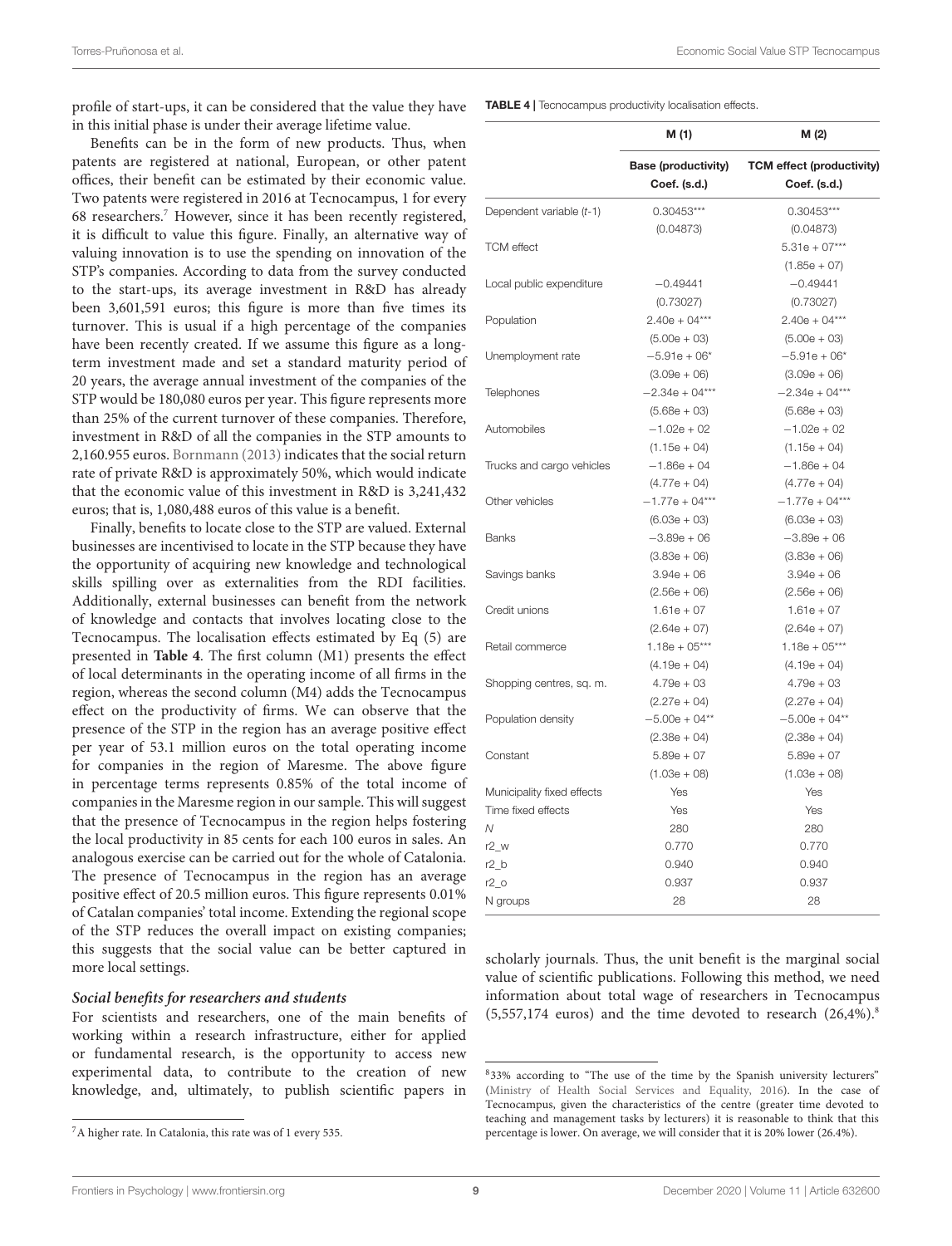According to these data, the value of the research at Tecnocampus is  $1,467,094$  $1,467,094$  $1,467,094$  euros.<sup>9</sup>

A second benefit is the reduction of over-education. Some of the Tecnocampus employees obtain benefit from a job that corresponds to their skills and educational level, thanks to Tecnocampus activity. Tecnocampus employs 484 full-time employees (adding researchers, staff, and people from the startups) with university studies. This figure increases to 729 workers if we consider indirect and induced impact. Although there is no official statistics on over-education in Spain, [Martínez](#page-14-39) [García](#page-14-39) [\(2013\)](#page-14-39) calculates this over-education among the active population with university studies, and depending on the definition used, this figure ranges from 25.7 to 38.4%. We use 30.96%, which is within this range and which is obtained using data from the subsample of the Continuous Sample of Labour Force. To evaluate this improvement economically, it is necessary to multiply the number of workers (225,64) for which Tecnocampus has deleted over-education for a price. The price is the sum of two values: first, the amount of money from the training costs for a university student, which have now been used correctly by the society (23,494 euros). In addition, it is necessary to add the opportunity cost. According to the salary structure survey (INE), the average salary of a non-graduate worker is 21,267 euros per year, which, for 4 years, amounts to 85,068 euros. Therefore, the cost of overdraft per person is 108,562 euros. If we multiply this by the number of workers who are no longer over-educated for their work, thanks to the existence of Tecnocampus, we obtain the social benefit for the reduction of over-education: 25,696,443 euros. It is also important to notice that this estimation may be undermining the total social value of reducing over-education in terms of job satisfaction or the increase in performance due to better organisation support [\(Addimando,](#page-13-37) [2019\)](#page-13-37).

A third benefit is the graduates' benefit, which is calculated by the reduction of the future rate of unemployment and by a higher future salary. However, this benefit cannot be attributed to all the students of Tecnocampus, but only to those who would not have continued their studies without Tecnocampus. These students can be of two types: those who study a university degree that does not exist in the rest of the Catalan university offer or those who study because the university is close to their place of residence and have other obligations throughout the week (labour, relatives, etc.). In the first case, Tecnocampus offers a degree that is not offered in any other Catalan university: the degree of Logistics and Maritime Business. It is reasonable to think, especially taking into account the profile of students (many of which have come from higher school specialisation in this subject), who would not have undertaken university studies in the absence of this offer. In the second case, in order to limit these individuals to the maximum, we limit the amount to those Mataró students who declare that they work half-day. In both cases, we only use the fraction of students who considered Tecnocampus as their first option. We will also include students who enjoy a Tecnocampus social scholarship (18 students). In total, we have 160 students. The social return of 1 year of university studies is approximately 7.15% [\(de La Fuente and Jimeno,](#page-13-33) [2011\)](#page-13-33). Therefore, all these 160 students will see how, upon finishing their undergraduate studies, their average annual salary as graduated student (35,494 euros) will grow by 7.15%, that is, 2,537.80 euros, thus the total graduates' benefit of 406,051.36 euros.<sup>[10](#page-9-1)</sup>

Finally, the last benefit is the consumer surplus. It is possible to assume that a part of the students that study in the Tecnocampus would be prepared to pay a greater amount for enrollment. These students would value aspects, such as the innovative offer of some degrees, its focus, or the fact of studying in an STP. This greater value is due to the fact that these features can bring students higher expectations in their future salaries. This benefit has been applied only to the students who choose the Tecnocampus in first preference for a degree with a very restrictive or non-existent offer and the students in first preference, who are from Mataró. These students are 133 and 162, respectively. Properly measuring this consumer surplus implies carrying out a survey exercise on a representative sample of local students asking for their availability to pay above the price actually paid. In this case, we do not have this data. [Falconieri et al.](#page-13-38) [\(2004\)](#page-13-38) and [Kesenne](#page-14-40) [\(2005\)](#page-14-40) show that under certain reasonable assumptions regarding the demand curve and price setting, consumer surplus can be approximated by 50% of the enrollment expenses of these local students (which they are in an amount slightly more than 5,000 euros in most cases). The amount of the consumer surplus is 735,500 euros.

### **Social benefits for the region**

Although Tecnocampus provides some benefits for Mataró city as a destination, the benefits for Catalonia are negligible. In this section, some quantitative data of the effect of new firm localisation in the territory are presented. Next, we support our analysis with some qualitative data to bring an idea of the benefits for Mataró and Maresme region.

In the model M1 of **[Table 5](#page-10-0)**, we can observe a significant and positive effect of the lagged dependent variable showing a persistence of localisation effects, which suggests that new companies follow other companies as an evidence of the existence of localisation economies. Public spending at the municipality has a negative, significant, and low-magnitude effect at Maresme, a result that suggests that public spending possibly supports the consolidation of existing companies. The effect of population on firm births is insignificant, although this result contradicts other studies carried out for Catalonia [\(Arauzo and Manjón,](#page-13-39) [2004;](#page-13-39) [Arauzo,](#page-13-40) [2005\)](#page-13-40), and the main reason is that our study includes other variables that measure more specifically the effects of population in new firms' birth, such as the number of vehicles or the retails commerce measurement. We can see that commercial vehicles represent the positive effect of urbanisation economies, whereas the more traditional vehicles seem to capture an extent of diseconomies of scale resulting from the increase in population density. The presence of different types of banking institutions in the region has no effect on firm creation. Retail commerce measured as the number of shops seems to capture

<span id="page-9-0"></span><sup>9</sup>Despite the consistency with the principles of the CBA of evaluating the impact of research on the marginal cost of production, it can be considered that this method undervalues research because it does not incorporate the social return that has the public financing of research.

<span id="page-9-1"></span><sup>&</sup>lt;sup>10</sup>This figure can be higher if we consider that Tecnocampus offer some extra programmes for graduates, especially in entrepreneurship.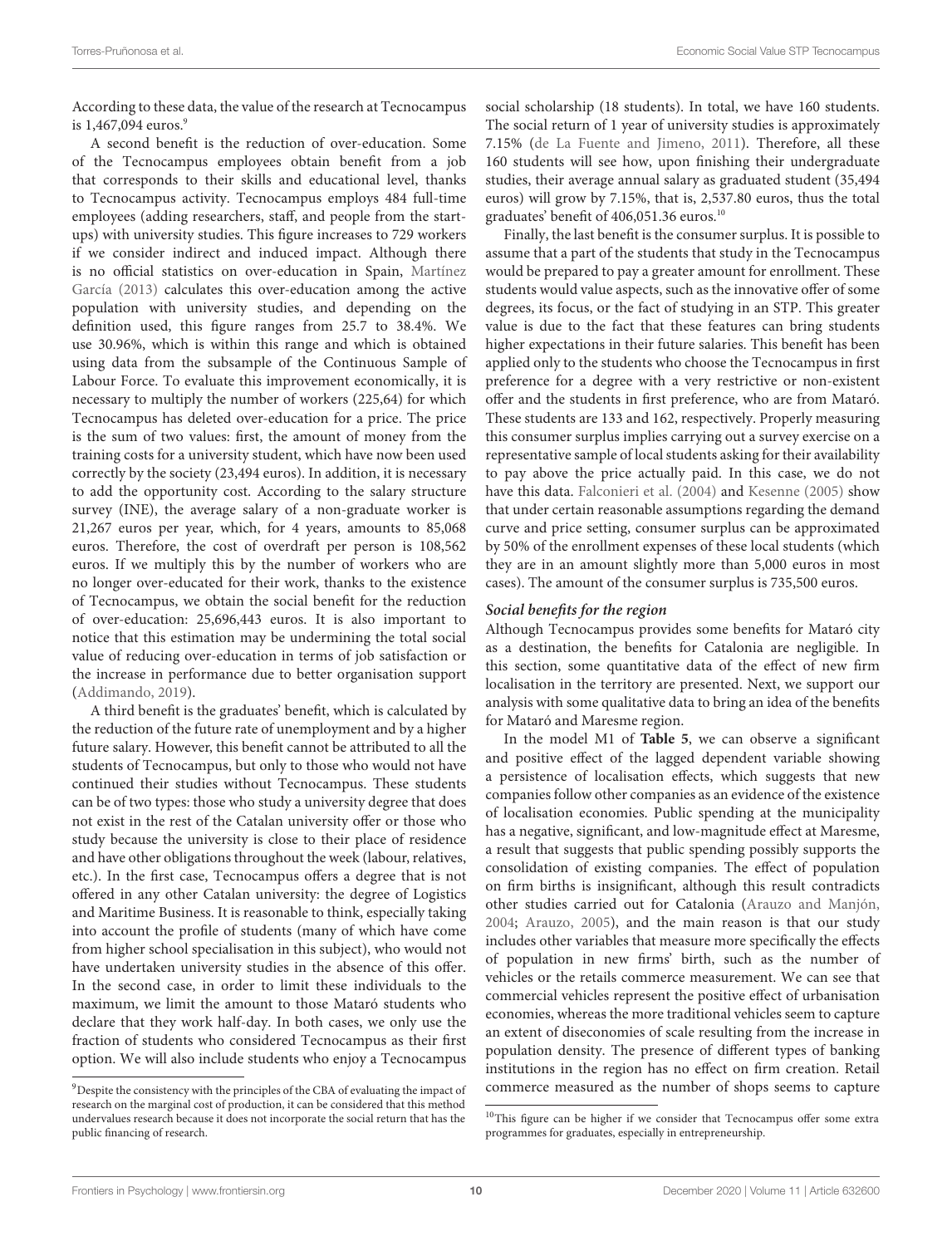<span id="page-10-0"></span>

|                            | M (1)                            | M (2)                                         |
|----------------------------|----------------------------------|-----------------------------------------------|
|                            | Base (new firms)<br>Coef. (s.d.) | <b>TCM</b> effect (new firms)<br>Coef. (s.d.) |
| Dependent variable (t-1)   | $0.23691***$                     | $0.23691***$                                  |
|                            | (0.06725)                        | (0.06725)                                     |
| <b>TCM</b> effect          |                                  | 7.01241**                                     |
|                            |                                  | (3.14640)                                     |
| Local public expenditure   | $-0.00000***$                    | $-0.00000***$                                 |
|                            | (0.00000)                        | (0.00000)                                     |
| Population                 | 0.00010                          | 0.00010                                       |
|                            | (0.00089)                        | (0.00089)                                     |
| Unemployment rate          | $-0.69734$                       | $-0.69734$                                    |
|                            | (0.53190)                        | (0.53190)                                     |
| Telephones                 | 0.00142                          | 0.00142                                       |
|                            | (0.00098)                        | (0.00098)                                     |
| Automobiles                | $-0.00538***$                    | $-0.00538***$                                 |
|                            | (0.00205)                        | (0.00205)                                     |
| Trucks and cargo vehicles  | $0.02371***$                     | $0.02371***$                                  |
|                            | (0.00860)                        | (0.00860)                                     |
| Other vehicles             | $-0.00560***$                    | $-0.00560***$                                 |
|                            | (0.00117)                        | (0.00117)                                     |
| <b>Banks</b>               | $-0.40692$                       | $-0.40692$                                    |
|                            | (0.68712)                        | (0.68712)                                     |
| Savings banks              | $-0.22582$                       | $-0.22582$                                    |
|                            | (0.44758)                        | (0.44758)                                     |
| Credit unions              | 6.18973                          | 6.18973                                       |
|                            | (4.61280)                        | (4.61280)                                     |
| Retail commerce            | $0.02734***$                     | $0.02734***$                                  |
|                            | (0.00773)                        | (0.00773)                                     |
| Shopping centres, sq. m.   | $-0.00818**$                     | $-0.00818**$                                  |
|                            | (0.00402)                        | (0.00402)                                     |
| Population density         | $-0.00525$                       | $-0.00525$                                    |
|                            | (0.00416)                        | (0.00416)                                     |
| Constant                   | 50.69598***                      | 50.69598***                                   |
|                            | (18.36093)                       | (18.36093)                                    |
| Municipality fixed effects | Yes                              | Yes                                           |
| Time fixed effects         | Yes                              | Yes                                           |
| N                          | 280                              | 280                                           |
| $r2_w$                     | 0.856                            | 0.856                                         |
| $r2_b$                     | 0.835                            | 0.835                                         |
| $r2_0$                     | 0.642                            | 0.642                                         |
| N groups                   | 28                               | 28                                            |

 $*p < 0.1$ ,  $**p < 0.05$ ,  $***p < 0.01$ .

also the positive effect of urbanisation economies, whereas the square metres of shopping centres measures the negative effect of diseconomies of scale resulting from the increase in density.

As part of the effect formerly calculated in Social Benefits for Companies, Model M2 of **[Table 5](#page-10-0)** adds Tecnocampus' effect on the territory. The first thing to note is that adding this variable does not change the location results commented before; hence, our controls are effective to capture other local characteristics. It should be noted that the effect is positive and significant at the 5% level in the Maresme region, which confirms the positive social

value for the territory of this institution. The result shows that the presence of Tecnocampus has created approximately seven new companies during the period analysed over expectation of the local characteristics. Noticing that the average sales of the companies in our sample during the period of analysis is 603,386 euros, the total annual impact of Tecnocampus in the region can be valued at 4,223,702 euros, considering only the new firm creation. This extra opportunity for firm creation also has some desirable characteristics not measured in our analysis such as the more innovative nature of new firms near entrepreneurial education hubs [\(Wei et al.,](#page-15-12) [2019\)](#page-15-12).

Second, we have used Google Trends to make an approximation to the destination effect. **[Figure 1](#page-11-0)** (see **[Supplementary Material](#page-13-41)** for quantitative data) shows the evolution of the recognition of the term Tecnocampus in the field "jobs and education" related to the term Mataró during the period 2010–2017. It can be seen that, while Mataró's visibility in this area has been reduced (values around 50 to values around 40 out of 100), the visibility of Tecnocampus has maintained a clearly increasing evolution from 0 to 10. Furthermore, using a search algorithm of the R programme, we have collected tweets using either the word "Tecnocampus" or the hashtag #Tecnocampus. Throughout the period 2010–2016, Tecnocampus has been mentioned 17,991 times. Likewise, while the hashtag #Mataró has been used 140,672 times the hashtag #Tecnocampus has been used only 3,644 times. More interesting are the interactions between Mataró and Tecnocampus. For example, throughout the period, 4,611 times Mataró and Tecnocampus have been mentioned in the same tweet. These mentions have grown more than 100% from 2010 (307) to 2016 (672). The hashtag #Mataró has been used 1,873 times when the Tecnocampus has been mentioned. The growth in this case has been spectacular: from 22 times in 2010 to 280 times in 2016. When the hashtag #Tecnocampus has been used, Mataró has been mentioned 735 times. In this case, the growth between 2010 and 2016 has been more modest (from 53 to 66 times). Finally, 1,668 times the account @TecnoCampus has been mentioned as well as Mataró. This figure has evolved 22 times in 2010 to 314 times in 2016. Again, growth is very high. We can conclude that the impact of Tecnocampus on social networks has also been growing throughout the period as well as its presence linked to that of the city of Mataró.

Other benefits that have not been considered (and are of small consideration) are in terms of social capital, intangible value, benefits from visitors, and other externalities.

### Cost

The part of costs included the amount of operating and investment expenses of the Tecnocampus used in the part of economic impact (16,078,921 euros). Additionally, we have to add the cost of enrolment of local students (13,304,074). Therefore, costs amount to 29,082,995 euros.

### Cost–Benefit Ratio

To sum up, **[Table 6](#page-11-1)** shows the results obtained from the analysis. As benefits (69,528,592 euros) outweigh total costs (29,082,995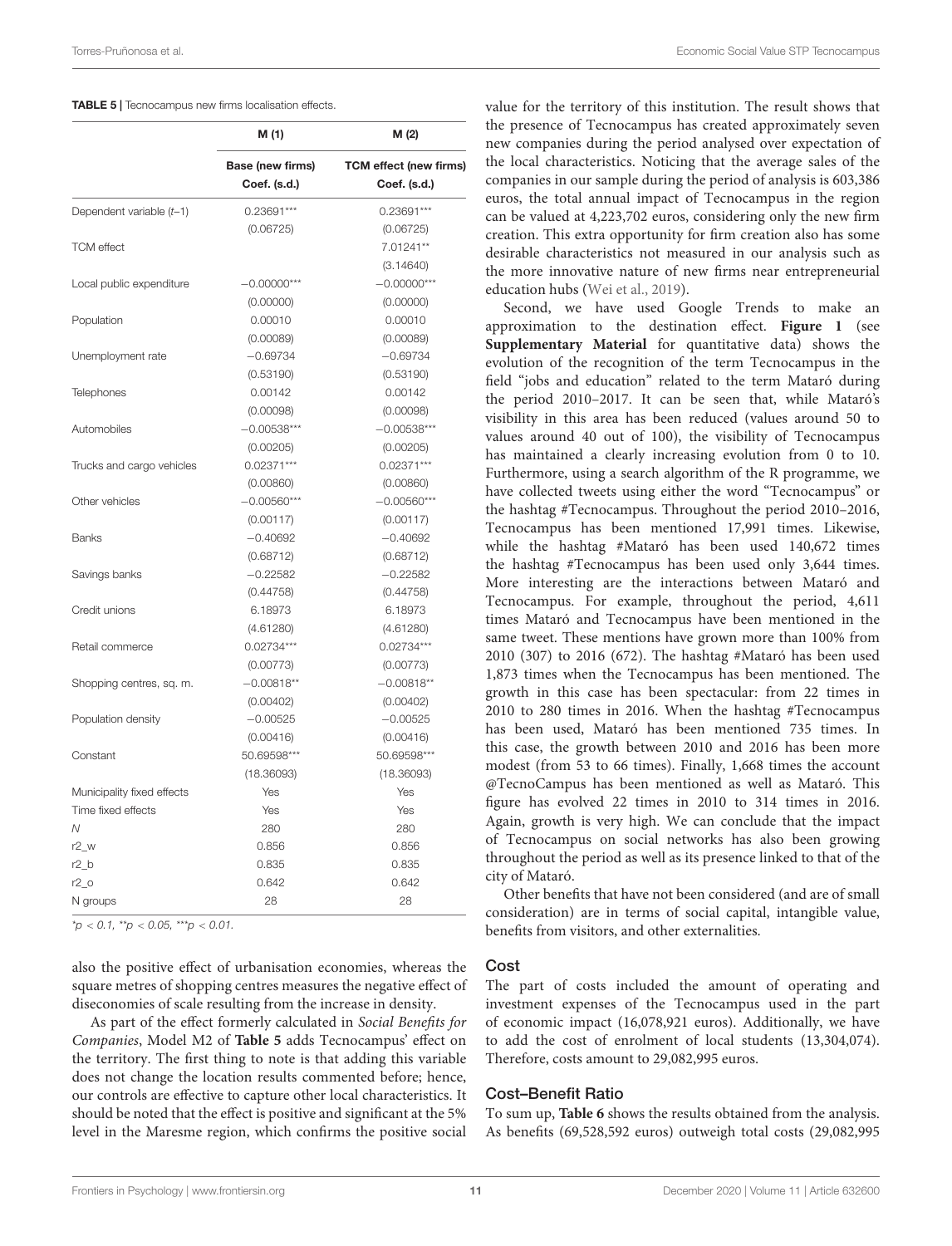

<span id="page-11-1"></span><span id="page-11-0"></span>TABLE 6 | Social value: summary of benefits and costs (euros).

| <b>Benefits</b>                     | In euros   | Costs                             | In euros   |
|-------------------------------------|------------|-----------------------------------|------------|
| <b>Net revenues</b>                 | 13,762,835 | Operating expenses and investment | 16,078,921 |
| Social benefit (SB)                 | 55,765,757 | Local students                    | 13,304,074 |
| (1) SB for companies                | 27,460,669 |                                   |            |
| (I) Start-up creation               | 3,719,237  |                                   |            |
| (II) New products                   | 3,241,432  |                                   |            |
| (III) Location                      | 20,500,000 |                                   |            |
| (2) SB for researchers and students | 28,305,088 |                                   |            |
| (I) Research                        | 1,467,094  |                                   |            |
| (II) Over-education                 | 25,696,443 |                                   |            |
| (III) Benefits for graduates        | 406,051    |                                   |            |
| (IV) Consumer surplus               | 735,500    |                                   |            |
| (3) SB for the region*              |            |                                   |            |
| Total                               | 69,528,592 | <b>Total</b>                      | 29,082,995 |
| Cost-benefit ratio                  | 2.39       |                                   |            |

\*The amount that has to do with the formation of seven new enterprises in Maresme region (4,223,702 euros) is already included as part of the social benefits for companies due to location (20,500,000 euros). For this reason, the 4,223,702 euros are not included in this table so as to avoid double accounting.

euros), it can be concluded that the net social benefit from Tecnocampus activity is positive and high (40,445,597 euros). This is a cost–benefit ratio of 2.39, meaning that every euro invested in Tecnocampus activity generates 2.39 euros of social value for their stakeholders, namely, the population of Catalonia. This is high social profitability for the area and its residents.

## **CONCLUSION**

In this article, the economic and social impact of an STP on the region has been analysed: Tecnocampus Mataró-Maresme. Rather than adopting a point of view solely based on the traditional impact study carried out on the basis of the effect of investment on local economy, in this work, additionally, a study on the CBA has been incorporated.

As this kind of analyses requires more information, they are less frequently used, but they are more appropriate for a detailed and precise analysis in which aspects with an indisputable social value, such as research, start-up creation, or over-occupancy reduction, are monitored. In this study, the different elements composing benefits and costs have been described. Both benefits and costs include social components. Therefore, this article can be regarded as a pioneer, considering that it carries out a social valuation of a public infrastructure that combines research, university education, and entrepreneurship.

The current lack of a standardised and generally accepted procedure for the calculation of the investment's social profitability (basic indicator of the CBA) in STP requires an eclectic approach in the sense of using a mixed methodology using what has been done in other areas, which are more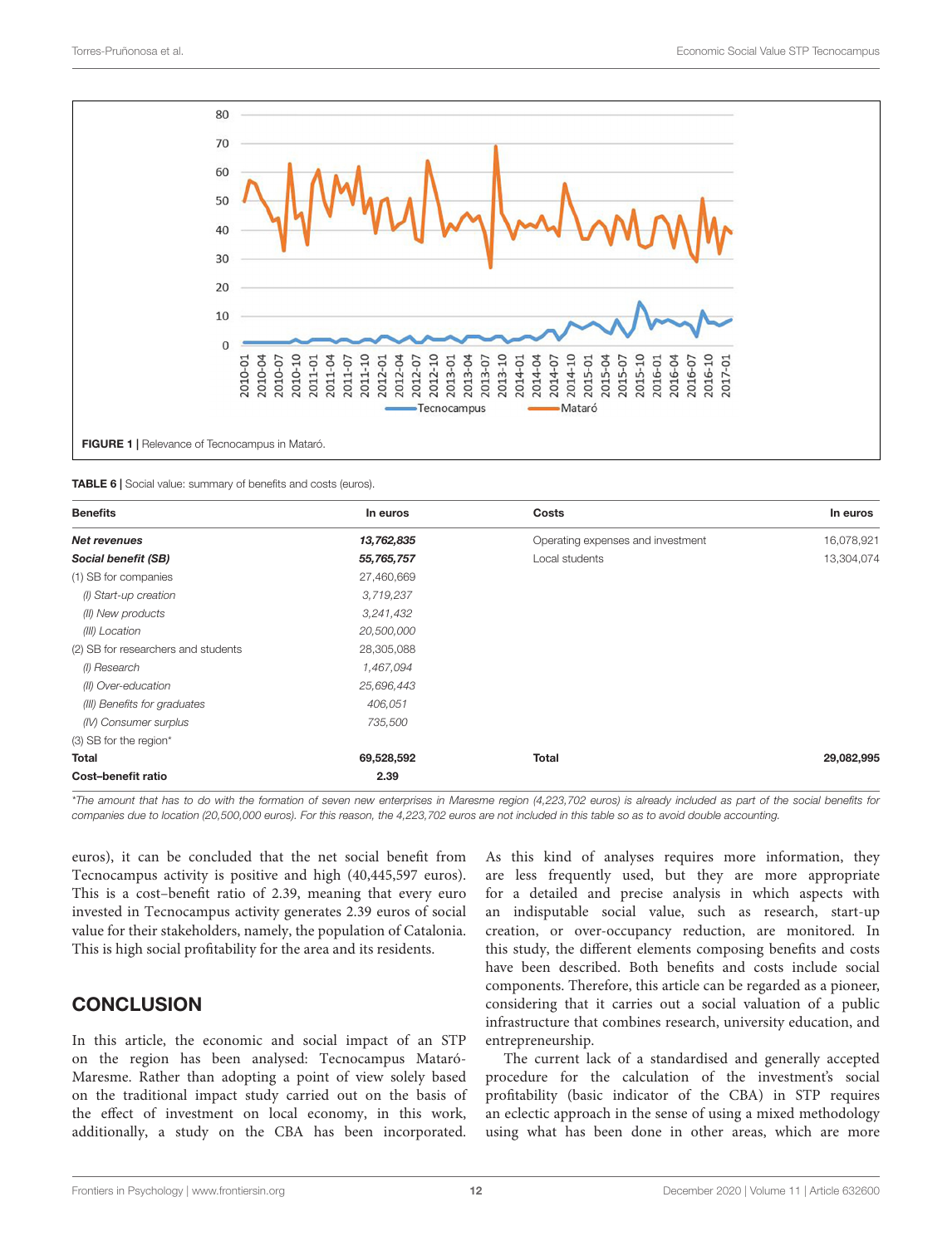developed in the analysis of scientific infrastructures [for instance, the infrastructure light Synchrotron [\(Raya and García-](#page-14-23)[Montalvo,](#page-14-23) [2016\)](#page-14-23) or super-computers] and the specialties of STPs. Either way, in the study, there are clearly identified and justified the assumptions that have been used.

Hence, the benefits obtained are approximately 2.4 times the incurred costs. [Stewart et al.](#page-15-13) [\(2019\)](#page-15-13) state that in view of the increase of the pressure upon the public budgets, it is necessary to justify "what do we get for this money" invested in cyberinfrastructures. The aforementioned results clearly justify the profitability of the investment in Tecnocampus. This rate is sufficiently high to resist any sensibleness analysis, particularly if we take into account that the majority of the assumptions adopted in this article have been conservative.

All things considered, economic value represents more than 0.054% of the Catalan GDP, whereas the employment impact represents almost 0.37% of total unemployment in the region. Finally, the total multiplier generated by Tecnocampus activity is 1.89, in line with those previously found in the literature, which range from 1.51 to 2.03 [\(Moretti and](#page-14-33) [Thulin,](#page-14-33) [2013;](#page-14-33) [Hermannsson et al.,](#page-14-34) [2014;](#page-14-34) [Zhang et al.,](#page-15-10) [2017\)](#page-15-10). As far as social value is concerned, we conclude that Tecnocampus has a positive and significant impact both on new firm creation and on the productivity effect in profits in Maresme region.

The policy implications of this article are threefold. First, they provide methodology to test the impact of STPs as a heterogeneous and difficult to measure phenomenon. It combines several direct, indirect and induced economic effects, as well as other social effects that should be accounted for to determine the actual value of these initiatives by local governments. Second, the results of this analysis show a positive and significant effect of the presence of an STP in a region in terms of economic and social value. The existence of an external social value represented by spillover benefits for the actual firms is particularly important, as well as a pull effect for new firms within the region, education, and communication effects that favour the region. Finally, the case of Tecnocampus can be seen as success history for other regions that want to incentivise changes in their industrial composition toward a technological and more service-oriented economy.

Future lines of research should focus on capture social value externalities of Tecnocampus and STPs in general at the industry, firm, and individual levels. The strategy in this article has followed a more generalist approach to try to capture all the benefits for specific agents (enterprises, researchers, students, and entrepreneurs) and at the aggregated level (Catalonia, Maresme, and Mataró). The effect of STPs can be decomposed by the specific industrial sectors so that we can gain a better understanding of the main beneficiaries of this type of institutions and understand if crowding-out effects exist. Additionally, we can measure directly the spillover effects at the firm level in terms of productivity and employment generated. If a positive and significant effect of an STP is presented in average in all firms, then the financing of these parks by the private sector can be more easily promoted. Also a natural experiment can be run identifying all the new enterprises in a period

of time. The idea will be distinguishing between new firms inside and outside the STP and also identifying firms that have applied and not obtained their inclusion in the STP to have full identification of the effects of the STP in the survival and success of these enterprises. Finally, understanding the effect of STP at an individual level can help to understand the effects on extra years of education, higher incomes, and more stable job offerings. One example can be analysing the fostering of entrepreneurship spirit among students. The idea is measuring the difference with more traditional universities in terms of creating an enterprise after graduation explained in the base of different and more applied curriculum and internship opportunities during the undergraduate years. Also the effect of the STP in the productivity of academic researchers is interesting as more articles can be produced by the easiest access to real information and the more straightforward application of the produced research.

All in all, the main strength of this article is that a combination of different methodologies has been used in order to obtain the social value of an STP. On the other hand, the lack of a standardised methodology for doing so seems to be its main weakness. For this reason, it has been a must to analyse and meditate on the validity of every single attempt made to monetise the social value creation of Tecnocampus. As a matter of fact, another weakness of the article is the difficulty in obtaining appropriate data in order to use it in the framework of the proposed methodology. All things considered, future research activities – along with the future lines of research suggested in the former paragraph – should address these limitations, particularly in regard to the creation of a standardised methodology to assess social value of STP. Developing this standardised methodology, which will include the data necessary to conduct it, would facilitate the successive measurement of social value creation of STPs, allowing the creation of key performance indicators to manage this kind of institution under a proper multistakeholders' approach.

## DATA AVAILABILITY STATEMENT

The raw data supporting the conclusions of this article will be made available by the authors, without undue reservation.

## ETHICS STATEMENT

Ethical review and approval was not required for the study on human participants in accordance with the local legislation and institutional requirements. Written informed consent for participation was not required for this study in accordance with the national legislation and the institutional requirements.

## AUTHOR CONTRIBUTIONS

All authors listed have made a substantial, direct and intellectual contribution to the work, and approved it for publication.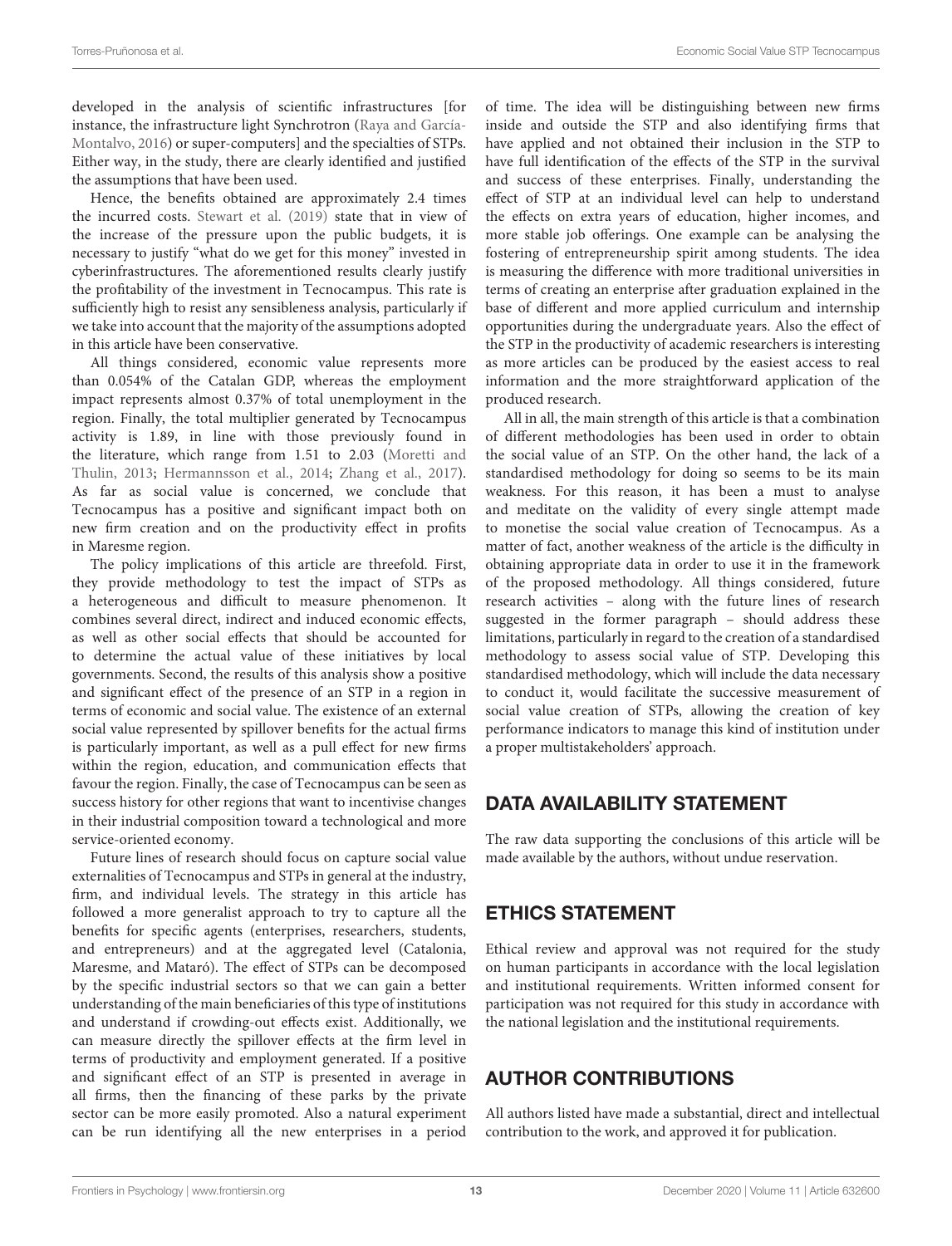## FUNDING

We acknowledge support of the publication fee by Universidad Internacional de la Rioja (UNIR) and Fundació Tecnocampus Mataró-Maresme.

## **REFERENCES**

- <span id="page-13-0"></span>Acemoglu, D. (2002). Technical change, inequality, and the labor market. J. Econom. Lit. 40, 7–72. [doi: 10.1257/jel.40.1.7](https://doi.org/10.1257/jel.40.1.7)
- <span id="page-13-2"></span>Acs, Z., Bosma, N., and Sternberg, R. (2011). "Entrepreneurship in world cities," in The Dynamics of Entrepreneurship. Evidence from the Global Entrepreneurship, ed. M. Minniti (Oxfort: Oxfort University Press), 125–152. [doi: 10.1093/acprof:](https://doi.org/10.1093/acprof:oso/9780199580866.003.0007) [oso/9780199580866.003.0007](https://doi.org/10.1093/acprof:oso/9780199580866.003.0007)
- <span id="page-13-37"></span>Addimando, L. (2019). The effect of positive working conditions on work engagement and teaching classroom practices: a large cross-sectional study in Switzerland. Front. Psychol. 10:2129. [doi: 10.3389/fpsyg.2019.02129](https://doi.org/10.3389/fpsyg.2019.02129)
- <span id="page-13-10"></span>Albahari, A., Klofsten, M., and Rubio-Romero, J. C. (2019). Science and technology parks: a study of value creation for park tenants. J. Technol. Transf. 44, 1256– 1272. [doi: 10.1007/s10961-018-9661-9](https://doi.org/10.1007/s10961-018-9661-9)
- <span id="page-13-19"></span>Albahari, A., Pérez-Canto, S., Barge-Gil, A., and Modrego, A. (2017). Technology parks versus science parks: does the university make the difference? Technol. Forecast. Soc. Change 116, 13–28. [doi: 10.1016/j.techfore.2016.](https://doi.org/10.1016/j.techfore.2016.11.012) [11.012](https://doi.org/10.1016/j.techfore.2016.11.012)
- <span id="page-13-23"></span>Appleseed (2016). Education and Innovation. Enterprise and Engagement. The Impact of Princeton University. Available online at: [https://pr.princeton.edu/](https://pr.princeton.edu/reports/impact/economic-impact.pdf) [reports/impact/economic-impact.pdf](https://pr.princeton.edu/reports/impact/economic-impact.pdf) (accessed November 18, 2020).
- <span id="page-13-6"></span>APTE (2007). Estudio del Impacto Socioeconómico de los Parques Científicos y Tecnológicos Españoles. Asociación de Parques Científicos y Tecnológicos de España Parque Tecnológico de Andalucía. Available online at: [https://www.apte.](https://www.apte.org/res/uploads/Estudio_de_Impacto.pdf) [org/res/uploads/Estudio\\_de\\_Impacto.pdf](https://www.apte.org/res/uploads/Estudio_de_Impacto.pdf) (accessed November 19, 2020).
- <span id="page-13-40"></span>Arauzo, J. M. (2005). Determinants of industrial location. an application for catalan municipalities. Pap. Reg. Sci. 84, 105–120. [doi: 10.1111/j.1435-5957.2005.00](https://doi.org/10.1111/j.1435-5957.2005.00006.x) [006.x](https://doi.org/10.1111/j.1435-5957.2005.00006.x)
- <span id="page-13-39"></span>Arauzo, J. M., and Manjón, M. (2004). Firm size and geographical aggregation: an empirical appraisal in industrial location. Small Bus. Econom. 22, 299–312. [doi: 10.1023/b:sbej.0000022216.09083.76](https://doi.org/10.1023/b:sbej.0000022216.09083.76)
- <span id="page-13-28"></span>Artal-Tur, A., Gómez-Fuster, J. M., Navarro-Azorín, J. M., and Ramos-Parreño, J. M. (2016). Estimating the economic impact of a port through regional input– output tables: case study of the port of Cartagena (Spain). Marit. Econom. Logistics 18, 371–390.
- <span id="page-13-25"></span>Audretsch, D. B. (2007). Entrepreneurship capital and economic growth. Oxford Rev. Econom. Policy 23, 63–78. [doi: 10.1093/oxrep/grm001](https://doi.org/10.1093/oxrep/grm001)
- <span id="page-13-18"></span>Ayuso, S., Sánchez, P., Retolaza, J. L., and Figueras-Maz, M. (2020). Social value analysis: the case of Pompeu Fabra University. Sustainabil. Account. Manag. Policy J. 11, 233–252. [doi: 10.1108/SAMPJ-11-2018-0307](https://doi.org/10.1108/SAMPJ-11-2018-0307)
- <span id="page-13-1"></span>Baumol, W. J., and Strom, R. J. (2007). Entrepreneurship and economic growth. Strateg. Entrep. J. 1, 233–237. [doi: 10.1002/sej.26](https://doi.org/10.1002/sej.26)
- <span id="page-13-11"></span>Blázquez, V., Aguado, V., and Retolaza, J. L. (2020). Science and technology parks: measuring their contribution to society through social accounting, ciriec-esp. Rev. Econ. Públ. Soc. Coop. 100, 277–306.
- <span id="page-13-32"></span>Boardman, A. E., Greenberg, D. H., Vining, A. R., and Weimer, D. L. (2017). Cost-Benefit Analysis: Concepts and Practice. Cambridge: Cambridge University Press.
- <span id="page-13-29"></span>Bonfiglio, A., and Chelli, F. (2008). Assessing the behaviour of non-survey methods for constructing regional input–output tables through a Monte Carlo simulation. Econom. Syst. Res. 20, 243–258. [doi: 10.1080/09535310802344315](https://doi.org/10.1080/09535310802344315)
- <span id="page-13-12"></span>Bonner, E. R. (1968). The economic impact of a university on its local community. J. Am. Inst. Plann. 34, 339–343. [doi: 10.1080/01944366808977555](https://doi.org/10.1080/01944366808977555)
- <span id="page-13-14"></span>Boot, G., and Jarret, J. (1976). The identification and estimation of a university's economic impacts. J. High. Educ. 47, 565–576. [doi: 10.1080/00221546.1976.](https://doi.org/10.1080/00221546.1976.11774077) [11774077](https://doi.org/10.1080/00221546.1976.11774077)
- <span id="page-13-36"></span>Bornmann, L. (2013). What is societal impact of research and how can it be assessed? a literature survey. J. Am. Soc. Inf. Sci. Technol. 64, 217–233. [doi:](https://doi.org/10.1002/asi.22803) [10.1002/asi.22803](https://doi.org/10.1002/asi.22803)

### <span id="page-13-41"></span>SUPPLEMENTARY MATERIAL

The Supplementary Material for this article can be found online at: [https://www.frontiersin.org/articles/10.3389/fpsyg.](https://www.frontiersin.org/articles/10.3389/fpsyg.2020.632600/full#supplementary-material) [2020.632600/full#supplementary-material](https://www.frontiersin.org/articles/10.3389/fpsyg.2020.632600/full#supplementary-material)

- <span id="page-13-15"></span>Bramwell, A., and Wolfe, D. A. (2008). Universities and regional economic development: the entrepreneurial university of waterloo. Res. Policy 37, 1175– 1187. [doi: 10.1016/j.respol.2008.04.016](https://doi.org/10.1016/j.respol.2008.04.016)
- <span id="page-13-31"></span>Brent, R. J. (2006). Applied Cost-Benefit Analysis. Cheltenham: Edward Elgar Publishing.
- <span id="page-13-13"></span>Brownrigg, M. (1973). The economic impact of a new university. Scottish. J. Polit. Econ. 20, 123–139. [doi: 10.1111/j.1467-9485.1973.tb00876.x](https://doi.org/10.1111/j.1467-9485.1973.tb00876.x)
- <span id="page-13-7"></span>Buela-Casal, G., Guillén-Riquelme, A., Díaz-Román, A., Carneiro-Barrera, A., and Quevedo-Blasco, R. (2019). Ranking, 2019 de investigación de las universidades públicas españolas. Psicothema 31, 351–362. [doi: 10.7334/psicothema2019.238](https://doi.org/10.7334/psicothema2019.238)
- <span id="page-13-27"></span>Chang, Y. T., Shin, S. H., and Lee, P. T. W. (2014). Economic impact of port sectors on South African economy: an input–output analysis. Transp. Policy 35, 333–340. [doi: 10.1016/j.tranpol.2014.04.006](https://doi.org/10.1016/j.tranpol.2014.04.006)
- <span id="page-13-8"></span>Clarivate (2019). Best Global Universities in Spain. U.S. News & World Report. Available online at: [https://www.usnews.com/education/best-global](https://www.usnews.com/education/best-global-universities/spain?int=9cd108)[universities/spain?int=9cd108](https://www.usnews.com/education/best-global-universities/spain?int=9cd108) (accessed November 18, 2020).
- <span id="page-13-9"></span>CWTS Leiden Ranking (2019). Centre for Science and Technology Studies (CWTS). Available online at: <http://www.leidenranking.com> (accessed November 18, 2020).
- <span id="page-13-34"></span>Czamanski, S., and Malizia, E. E. (1969). Applicability and limitations in the use of national input-output tables for regional studies. Pap. Reg. Sci. 23, 65–78. [doi: 10.1007/BF01941873](https://doi.org/10.1007/BF01941873)
- <span id="page-13-33"></span>de La Fuente, A., and Jimeno, J. F. (2011). La rentabilidad Privada y Fiscal de la Educación en España y sus Regiones. Doc. Trab. Available online at: [http:](http://hdl.handle.net/10261/113511) [//hdl.handle.net/10261/113511](http://hdl.handle.net/10261/113511) (accessed November 18, 2020).
- <span id="page-13-17"></span>DeClou, L. (2014). Social Returns: Assessing the Benefits of Higher Education. Toronto: Higher Education Quality Council of Ontario.
- <span id="page-13-16"></span>Drucker, J., and Goldstein, H. (2007). Assessing the regional economic development impacts of universities: a review of current approaches. Intl. Reg. Sci. Rev. 30, 20–46. [doi: 10.1177/0160017606296731](https://doi.org/10.1177/0160017606296731)
- <span id="page-13-3"></span>Estrin, S., Korosteleva, J., and Mickiewicz, T. (2013). Which institutions encourage entrepreneurial growth aspirations? J. Bus. Ventur. 28, 564–580. [doi: 10.1016/j.](https://doi.org/10.1016/j.jbusvent.2012.05.001) [jbusvent.2012.05.001](https://doi.org/10.1016/j.jbusvent.2012.05.001)
- <span id="page-13-24"></span>Etzkowitz, H., and Zhou, C. (2018). Innovation incommensurability and the science park. R D Manag. 48, 73–87. [doi: 10.1111/radm.12266](https://doi.org/10.1111/radm.12266)
- <span id="page-13-4"></span>European Commission (2009). An EU Strategy for Youth Investing and Empowering: A renewed open method of coordination to address youth challenges and opportunities. In: Communities. Brussels: European Commission.
- <span id="page-13-5"></span>European Commission (2013). Entrepreneurship 2020 Action Plan. Reigniting the entrepreneurial spirit in European. Brussels: European Commission.
- <span id="page-13-20"></span>European Commission (2014). Guide to Cost-Benefit Analysis of Investment Projects Economic appraisal tool for Cohesion Policy 2014-2020. Available online at: [https://ec.europa.eu/regional\\_policy/sources/docgener/studies/pdf/](https://ec.europa.eu/regional_policy/sources/docgener/studies/pdf/cba_guide.pdf) [cba\\_guide.pdf](https://ec.europa.eu/regional_policy/sources/docgener/studies/pdf/cba_guide.pdf) (accessed November 19, 2020).
- <span id="page-13-38"></span>Falconieri, S., Palomino, F., and Sákovics, J. (2004). Collective versus individual sale of television rights in league sports. J. Eur. Econ. Assoc. 2, 833–862. [doi:](https://doi.org/10.1162/1542476042782305) [10.1162/1542476042782305](https://doi.org/10.1162/1542476042782305)
- <span id="page-13-30"></span>Flegg, A. T., and Tohmo, T. (2013). Regional input–output tables and the FLQ formula: a case study of Finland. Reg. stud. 47, 703–721. [doi: 10.1080/00343404.](https://doi.org/10.1080/00343404.2011.592138) [2011.592138](https://doi.org/10.1080/00343404.2011.592138)
- <span id="page-13-26"></span>Fletcher, J. E. (1989). Input-output analysis and tourism impact studies. Ann. Tour. Res. 16, 514–529. [doi: 10.1016/0160-7383\(89\)90006-6](https://doi.org/10.1016/0160-7383(89)90006-6)
- <span id="page-13-35"></span>Florio, M. (2014). Applied Welfare Economics: Cost-Benefit Analysis of Projects and Policies. Abingdon: Routledge.
- <span id="page-13-21"></span>Florio, M., Finzi, U., Genco, M., Levarlet, F., Maffii, S., Tracogna, A., et al. (2008). Guide to Cost-Benefit Analysis of Investment Projects. Brussels: European Commission.
- <span id="page-13-22"></span>Florio, M., Forte, S., Pancotti, C., Sirtori, E., and Vignetti, S. (2016). Exploring Cost-Benefit Analysis of Research, Development and Innovation Infrastructures: an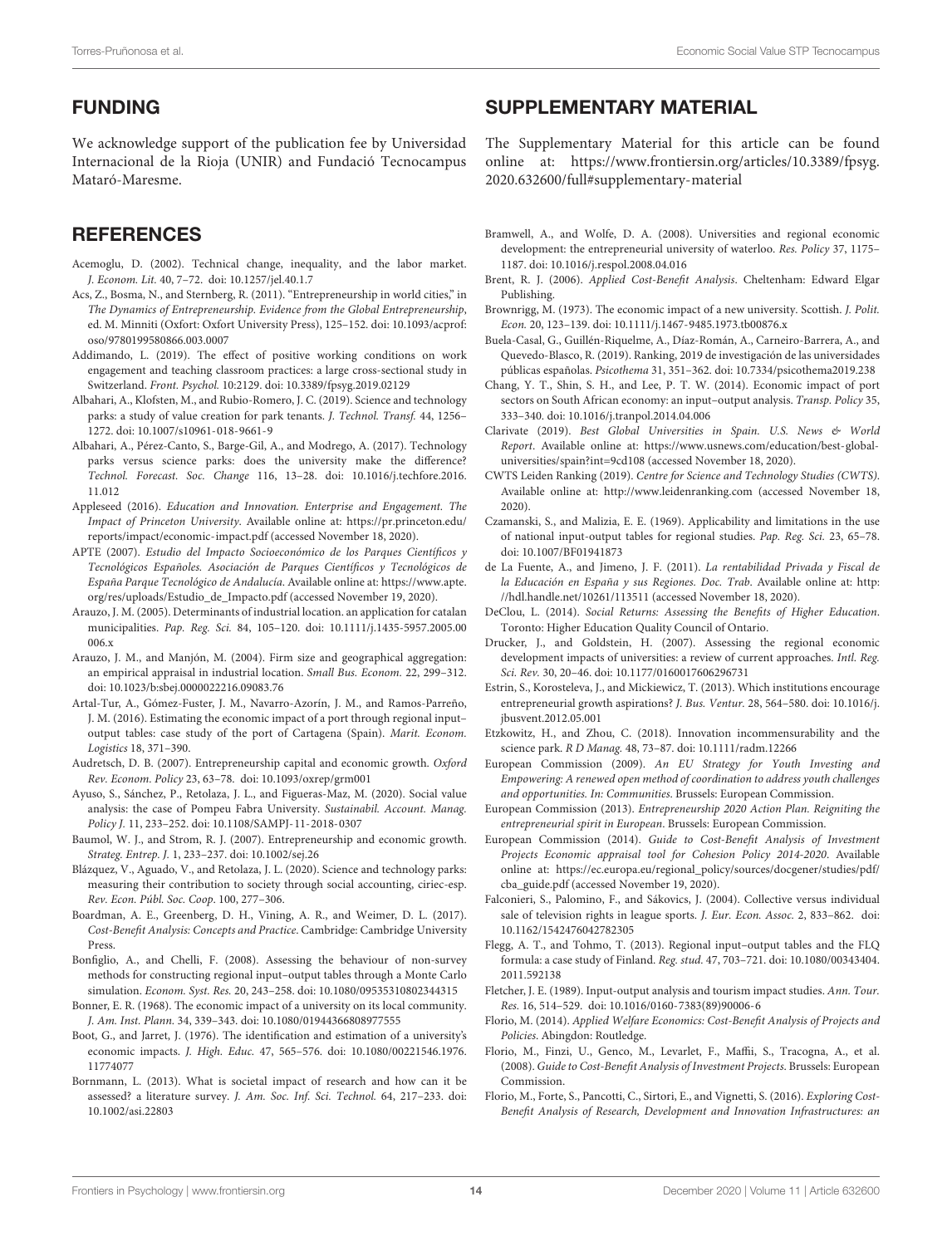Evaluation Framework. Available online at: <https://ssrn.com/abstract=3202170> (accessed November 19, 2020).

- <span id="page-14-18"></span>Fulgencio, H. (2017). Social value of an innovation ecosystem: the case of Leiden Bioscience park, The Netherlands. Intl. J. Innov. Sci. 9, 355–373. [doi: 10.1108/](https://doi.org/10.1108/IJIS-09-2017-0098) [IJIS-09-2017-0098](https://doi.org/10.1108/IJIS-09-2017-0098)
- <span id="page-14-20"></span>Garrido-Yserte, R., and Gallo-Rivera, M. T. (2010). The impact of the university upon local economy: three methods to estimate demand-side effects. Ann. Reg. Sci. 44, 39–67. [doi: 10.1007/s00168-008-0243-x](https://doi.org/10.1007/s00168-008-0243-x)
- <span id="page-14-28"></span>Gretton, P. (2013). On Input-Output Tables: Uses and Abuses. Productivity Commission Staff Research Note. Canberra: Productivity Commission.
- <span id="page-14-5"></span>Groth, J. C., Byers, S. S., and Bogert, J. D. (1996). Capital, economic returns and the creation of value. Manag. Decis. 34, 21–30. [doi: 10.1108/00251749610121452](https://doi.org/10.1108/00251749610121452)
- <span id="page-14-34"></span>Hermannsson, K., Lisenkova, K., McGregor, P. G., and Swales, J. K. (2014). "Policy scepticism" and the impact of Scottish higher education institutions (HEIs) on their host region: accounting for regional budget constraints under devolution. Reg. Stud. 48, 400–417. [doi: 10.1080/00343404.2012.697139](https://doi.org/10.1080/00343404.2012.697139)
- <span id="page-14-2"></span>Hobbs, K. G., Link, A. N., and Scott, J. T. (2017). Science and technology parks: an annotated and analytical literature review. J. Technol. Transf. 42, 957–976. [doi: 10.1007/s10961-016-9522-3](https://doi.org/10.1007/s10961-016-9522-3)
- <span id="page-14-36"></span>Jeong, J. Y., Crompton, J. L., and Dudensing, R. M. (2015). The potential influence of researchers' "hidden" procedure decisions on estimates of visitor spending and economic impact. J. Travel Res. 55. [doi: 10.1177/00472875156](https://doi.org/10.1177/0047287515605932) [05932](https://doi.org/10.1177/0047287515605932)
- <span id="page-14-40"></span>Kesenne, S. (2005). Do we need an economic impact study or a cost-benefit analysis of a sports event? Eur. Sport Manag. Q. 5, 133–142. [doi: 10.1080/](https://doi.org/10.1080/16184740500188789) [16184740500188789](https://doi.org/10.1080/16184740500188789)
- <span id="page-14-1"></span>Kuratko, D. F. (2005). The emergence of entrepreneurship education: development, trends, and challenges. Entrep. Theory Pract. 29, 577–597. [doi: 10.1111/j.1540-6520.2005.00099.x](https://doi.org/10.1111/j.1540-6520.2005.00099.x)

<span id="page-14-35"></span>La Caixa (2013). Anuario Económico de España 2013. Berlin: Spain.

- <span id="page-14-16"></span>Lazcano, L., San-José, L., and Retolaza, J. L. (2019). "Social accounting in the social economy: a case study of monetizing social value," in Modernization and Accountability in the Social Economy Sector, eds A. Ferreira, R. Marques, G. Azevedo, H. Inacio, and C. Santos (Hershey, PA: IGI Global), 132–150. [doi: 10.4018/978-1-5225-8482-7.ch008](https://doi.org/10.4018/978-1-5225-8482-7.ch008)
- <span id="page-14-19"></span>Lecluyse, L., Knockaert, M., and Spithoven, A. (2019). The contribution of science parks: a literature review and future research agenda. J. Technol. Transf. 44, 559–595. [doi: 10.1007/s10961-018-09712-x](https://doi.org/10.1007/s10961-018-09712-x)
- <span id="page-14-27"></span>Lee, C. K., and Taylor, T. (2005). Critical reflections on the economic impact assessment of a mega-event: the case of 2002 FIFA world cup. Tour. Manag. 26, 595–603. [doi: 10.1016/j.tourman.2004.03.002](https://doi.org/10.1016/j.tourman.2004.03.002)
- <span id="page-14-11"></span>Lingane, A., and Olsen, S. (2004). Guidelines for social return on investment. Calif. Manag. Rev. 46, 116–135. [doi: 10.2307/41166224](https://doi.org/10.2307/41166224)
- <span id="page-14-37"></span>Llop, M. (2012). The role of saving and investment in a SAM price model. Ann. Reg. Sci. 48, 339–357. [doi: 10.1007/s00168-010-0403-7](https://doi.org/10.1007/s00168-010-0403-7)
- <span id="page-14-17"></span>Lyra, R. M. M., and Almeyda, M. F. L. (2018). Measuring the performance of science and technology parks: a proposal of a multidimensional model. J. Phys. Conf. Ser. 1044, 1–7. [doi: 10.1088/1742-6596/1044/1/012042](https://doi.org/10.1088/1742-6596/1044/1/012042)
- <span id="page-14-39"></span>Martínez García, J. S. (2013). Sobrecualificación de los Titulados Universitarios y Movilidad social. Programa int. para la Evaluación. Available online at: [https://www.educacionyfp.gob.es/inee/dam/jcr:4fc86178-c1de-474e-a843-](https://www.educacionyfp.gob.es/inee/dam/jcr:4fc86178-c1de-474e-a843-1dc0f0620ae4/saturninomartinezpiaac2013vol2.pdf) [1dc0f0620ae4/saturninomartinezpiaac2013vol2.pdf](https://www.educacionyfp.gob.es/inee/dam/jcr:4fc86178-c1de-474e-a843-1dc0f0620ae4/saturninomartinezpiaac2013vol2.pdf) (accessed November 18, 2020).
- <span id="page-14-26"></span>Meng, B., Zhang, Y., and Inomata, S. (2013). Compilation and applications of IDE-JETRO's international input–output tables. Econ. Syst. Res. 25, 122–142. [doi: 10.1080/09535314.2012.761597](https://doi.org/10.1080/09535314.2012.761597)
- <span id="page-14-38"></span>Ministry of Health Social Services and Equality (2016). Encuesta de uso del tiempo del profesor universitario del Ministerio. Ministerio de Sanidad, Servicios Sociales e Igualdad.
- <span id="page-14-29"></span>Mishan, E. J., and Quah, E. (2007). Cost-Benefit Analysis. Abingdon: Routledge.
- <span id="page-14-33"></span>Moretti, E., and Thulin, P. (2013). Local multipliers and human capital in the United States and Sweden. Ind. Corp. Chang. 22, 339–362. [doi: 10.1093/icc/](https://doi.org/10.1093/icc/dts051) [dts051](https://doi.org/10.1093/icc/dts051)
- <span id="page-14-13"></span>Mulgan, G. (2010). Measuring social value. Stanf. Soc. Innov. Rev. 8, 38–43.
- <span id="page-14-7"></span>Nelson, R. R., and Winter, S. G. (1982). An Evolutionary Theory of Economic Change. Cambridge, MA: Harvard University Press.
- <span id="page-14-22"></span>North Star Consulting Group (2015). The University of Wisconsin's \$15 Billion Impact on the Wisconsin Economy. Available online at: [https://aurp.](https://aurp.memberclicks.net/assets/documents/2015/uwm_2015_northstar_study.pdf)

[memberclicks.net/assets/documents/2015/uwm\\_2015\\_northstar\\_study.pdf](https://aurp.memberclicks.net/assets/documents/2015/uwm_2015_northstar_study.pdf) (accessed November 22, 2020).

- <span id="page-14-0"></span>North, D. (1990). Institutions, Institutional Change and Economic Performance (Political Economy of Institutions and Decisions). Cambridge: Cambridge University Press.
- <span id="page-14-12"></span>Olsen, S., and Galimidi, B. (2008). Catalog of Approaches to Impact Measurement: Assessing Social Impact in Private Ventures: Version 1.1. [S.l.]: Social Venture Technology Group. New York, NY: The Rockefeller Foundation.
- <span id="page-14-21"></span>Pavlakovich-Kochi, V., and Vp Research Consulting, L. L. C. (2015). The Economic Impact of the UA Tech Park. Available online at: [https://techparks.arizona.edu/sites/default/files/UA%20Tech%20Park%](https://techparks.arizona.edu/sites/default/files/UA%20Tech%20Park%20Economic%20Impact%20Report%202013.pdf) [20Economic%20Impact%20Report%202013.pdf](https://techparks.arizona.edu/sites/default/files/UA%20Tech%20Park%20Economic%20Impact%20Report%202013.pdf) (accessed November 22, 2020).
- <span id="page-14-4"></span>Pérez, F., Aldás-Manzano, J., Aragón, R., and Zaera, I. (2019). U-Ranking, 2019: Indicadores sintéticos de las Universidades Españolas. 7a Edición. Bilbao: Fundación BBVA.
- <span id="page-14-32"></span>Pyatt, G., and Round, J. I. (1979). Accounting and fixed price multipliers in a social accounting matrix framework. Econ. J. 89, 850–873. [doi: 10.2307/2231503](https://doi.org/10.2307/2231503)
- <span id="page-14-3"></span>Ranking, C. Y. D. (2019). Las Universidades Públicas de España más Destacadas por su Rendimiento. Available online at: [https://www.fundacioncyd.org/](https://www.fundacioncyd.org/universidades-publicas-de-espana/) [universidades-publicas-de-espana/](https://www.fundacioncyd.org/universidades-publicas-de-espana/) (accessed November 18, 2020).
- <span id="page-14-23"></span>Raya, J. M., and García-Montalvo, J. (2016). Anàlisi Cost-Benefici i D'impacte Econòmic del Sincrotró ALBA. Available online at: [http://economia.gencat.cat/](http://economia.gencat.cat/web/.content/70_economia_catalana/arxius/publicacions_periodiques/nota_d_economia/ne_102/NE_102.pdf) [web/.content/70\\_economia\\_catalana/arxius/publicacions\\_periodiques/nota\\_](http://economia.gencat.cat/web/.content/70_economia_catalana/arxius/publicacions_periodiques/nota_d_economia/ne_102/NE_102.pdf) [d\\_economia/ne\\_102/NE\\_102.pdf](http://economia.gencat.cat/web/.content/70_economia_catalana/arxius/publicacions_periodiques/nota_d_economia/ne_102/NE_102.pdf) (accessed November 22, 2020).
- <span id="page-14-24"></span>Raya, J. M., García-Estévez, P., Prado-Román, C., and Torres-Pruñonosa, J. (2017). "Living in a smart city affects the value of a dwelling?," in Sustainable Smart Cities: Creating Spaces for Technological, Social and Business Development Innovation, Technology, and Knowledge Management, eds M. Peris-Ortiz, D. Bennett, and D. Pérez-Bustamante Yábar (Cham: Springer), 193–198. [doi: 10.](https://doi.org/10.1007/978-3-319-40895-8_14) [1007/978-3-319-40895-8\\_14](https://doi.org/10.1007/978-3-319-40895-8_14)
- <span id="page-14-30"></span>Raya-Vílchez, J. M., and Moreno-Torres, I. (2013). Guia Pràctica 9: Introducció a L'avaluació Econòmica. Col.lecció Ivàlua de guies practiques sobre avaluació de polítiques públiques. Institut Català d'avaluació de Polítiques Públiques. Available online at: [https://www.ivalua.cat/documents/1/30\\_10\\_2013\\_11\\_19\\_](https://www.ivalua.cat/documents/1/30_10_2013_11_19_14_Guia09_Avaluacio-economica.pdf) [14\\_Guia09\\_Avaluacio-economica.pdf](https://www.ivalua.cat/documents/1/30_10_2013_11_19_14_Guia09_Avaluacio-economica.pdf) (accessed December 12, 2020).
- <span id="page-14-15"></span>Retolaza, J. L., Aguado, R., and San-José, L. (2020). Social accounting as an enabling tool to develop collective organizational citizenship behavior in the diocese of bilbao. Front. Psychol. 11:77. [doi: 10.3389/fpsyg.2020.00077](https://doi.org/10.3389/fpsyg.2020.00077)
- <span id="page-14-14"></span>Retolaza, J. L., San-José, L., and Ruiz-Roqueñi, M. (2016). Social Accounting for Sustainability: Monetizing the Social Value. Cham: Springer.
- <span id="page-14-6"></span>Retolaza, J. L., San-José, L., and Torres-Pruñonosa, J. (2015). "Socio-economic return of start-up companies: an advantage of entrepreneurship," in New Challenges in Entrepreneurship and Finance: Examining the Prospects for Sustainable Business Development, Performance, Innovation, and Economic Growth, eds M. Peris-Ortiz and J.-M. Sahut (Cham: Springer), 259–271. [doi:](https://doi.org/10.1007/978-3-319-08888-4_19) [10.1007/978-3-319-08888-4\\_19](https://doi.org/10.1007/978-3-319-08888-4_19)
- <span id="page-14-10"></span>Retolaza, J. L., San-José, L., and Torres-Pruñonosa, J. (2018). "Legitimizing and delegitimizing factors of firms in society: is it a problem of communication or strategic? an approach based on the distributed social value as the key factor for the organizations' social legitimacy," in Organizational Legitimacy: Challenges and Opportunities for Businesses and Institutions, eds E. Díez-De-Castro and M. Peris-Ortiz (Cham: Springer International Publishing), 159–170. [doi: 10.1007/978-3-319-75990-6\\_10](https://doi.org/10.1007/978-3-319-75990-6_10)
- <span id="page-14-31"></span>Rosenthal, S. S., and Strange, W. C. (2003). Geography, industrial organization, and agglomeration. Rev. Econ. Stat. 85, 377–393. [doi: 10.1162/003465303765299882](https://doi.org/10.1162/003465303765299882)
- <span id="page-14-8"></span>San-José, L., Retolaza, J. L., and Torres-Pruñonosa, J. (2012). "Empirical evidence of spanish banking efficiency: the stakeholder theory perspective," in Soft Computing in Management and Business Economics Studies in Fuzziness and Soft Computing, eds A. M. Gil-Lafuente, J. Gil-Lafuente, and J. M. Merigó-Lindahl (Berlin: Springer), 153–165. [doi: 10.1007/978-3-642-30451-4\\_11](https://doi.org/10.1007/978-3-642-30451-4_11)
- <span id="page-14-9"></span>San-José, L., Retolaza, J. L., and Torres-Pruñonosa, J. (2014). Efficiency in Spanish banking: a multistakeholder approach analysis. J. Inst. Financ. Mark I 32, 240–255. [doi: 10.1016/J.INTFIN.2014.06.005](https://doi.org/10.1016/J.INTFIN.2014.06.005)
- <span id="page-14-25"></span>San-José, L., Retolaza, J. L., and Torres-Pruñonosa, J. (2020). Eficiencia social en las cajas de ahorro españolas transformadas en bancos [social efficiency in savings banks transformed into commercial Banks in Spain]. Trimest. Econ. 87, 759–787. [doi: 10.20430/ete.v87i347.882](https://doi.org/10.20430/ete.v87i347.882)